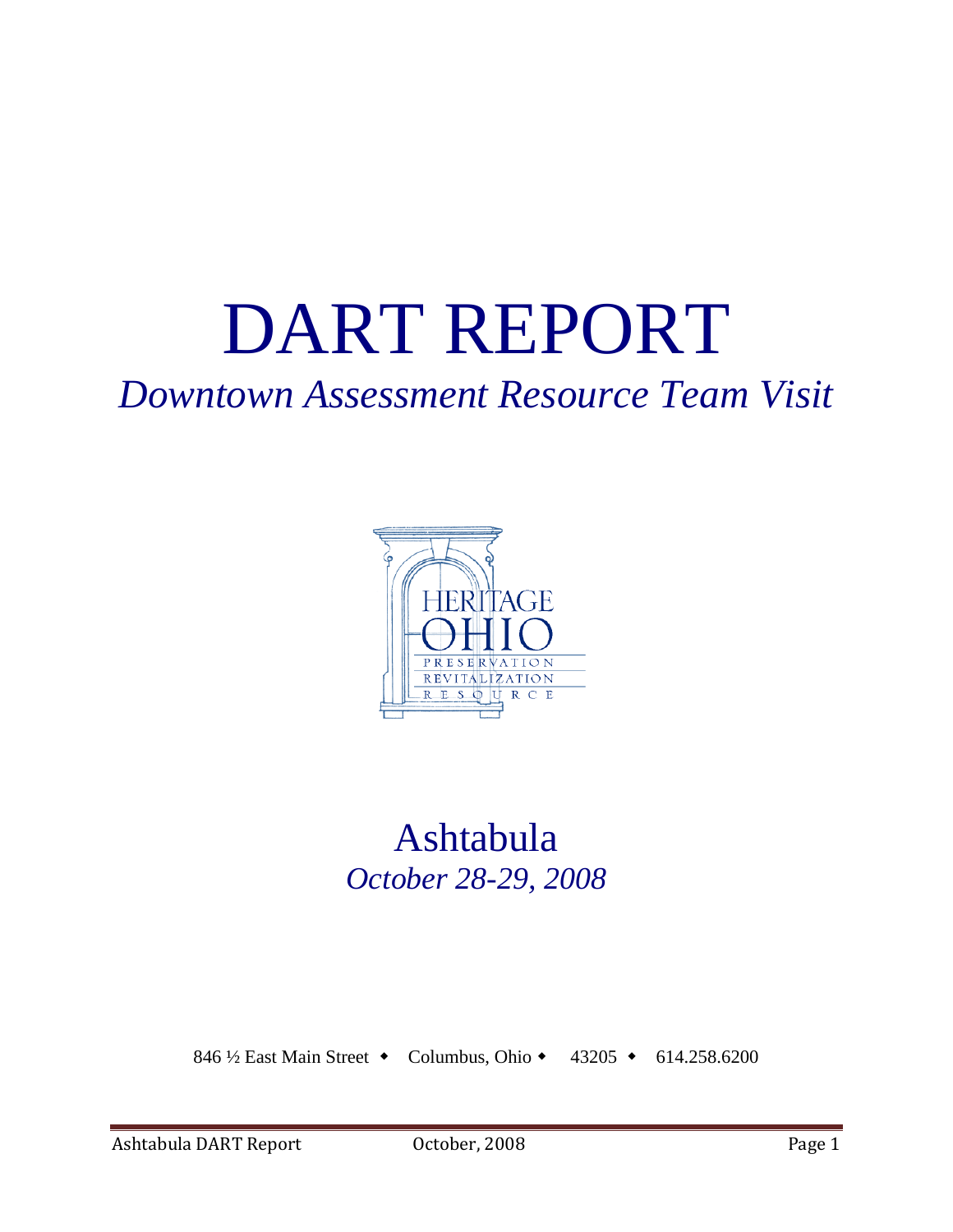# **TABLE OF CONTENTS**

| Downtown Assessment Resource Team Members 4 |  |
|---------------------------------------------|--|
|                                             |  |
|                                             |  |
|                                             |  |
|                                             |  |
|                                             |  |
|                                             |  |
|                                             |  |
|                                             |  |
|                                             |  |
|                                             |  |
|                                             |  |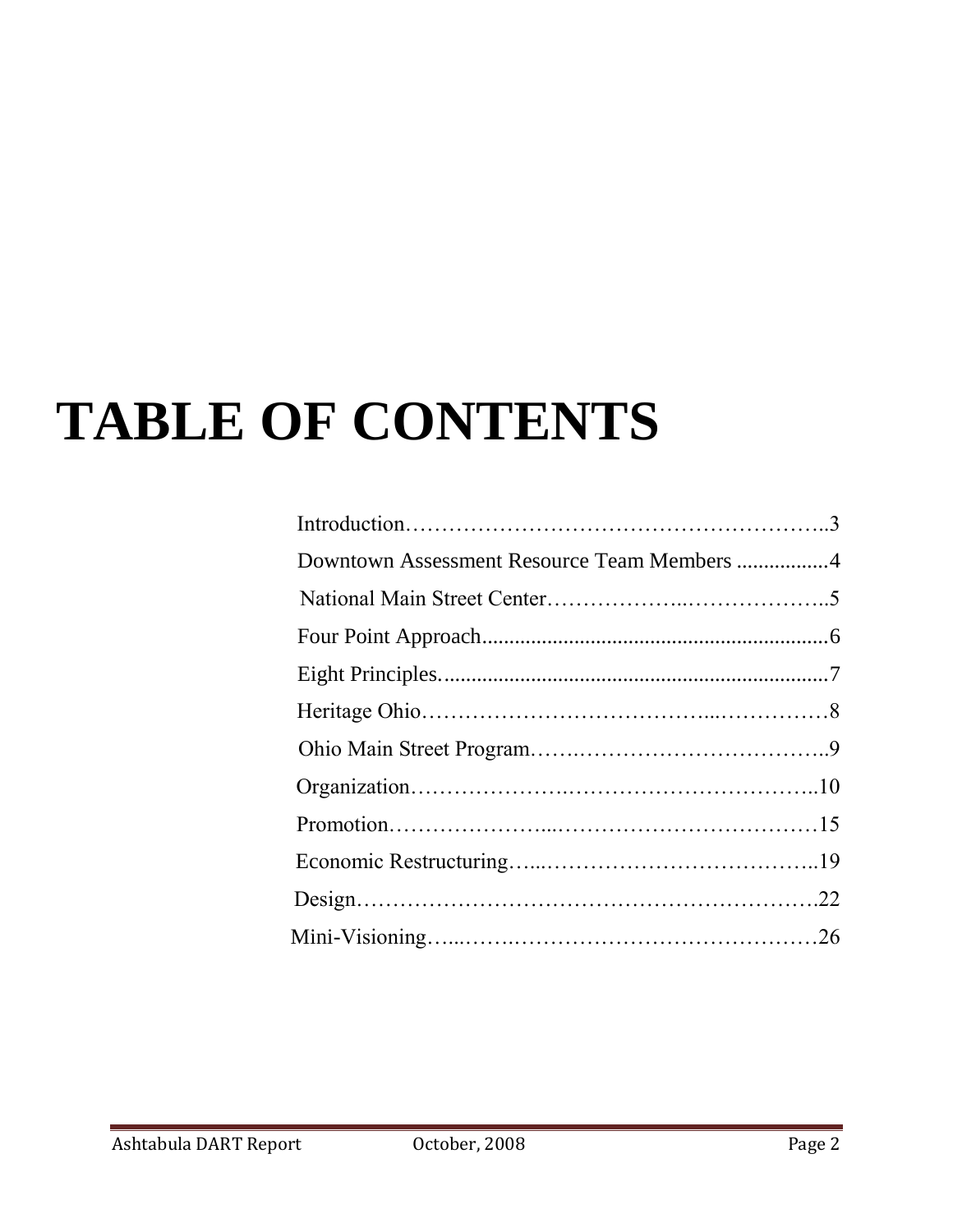# *Introduction*

Heritage Ohio's Downtown Assessment Resource Team spent one and a half days (October 28  $\&$  29) in the City of Ashtabula to assess the district's revitalization needs and opportunities. The assessment process had several functions:

- To identify some of the commercial district's major challenges, opportunities, and needs;
- To provide community members with information about the Main Street approach to commercial district revitalization;
- To learn whether the Main Street Approach is an appropriate strategy for the City of Ashtabula; and
- To determine Ashtabula"s readiness and potential to embrace the Main Street program.

The team formed its comments, observations and recommendations based on documents, personal interviews, meetings with community leaders, walking and driving tours through the Ashtabula commercial district, and the team"s own experience in working with programs and community development corporations throughout the state of Ohio.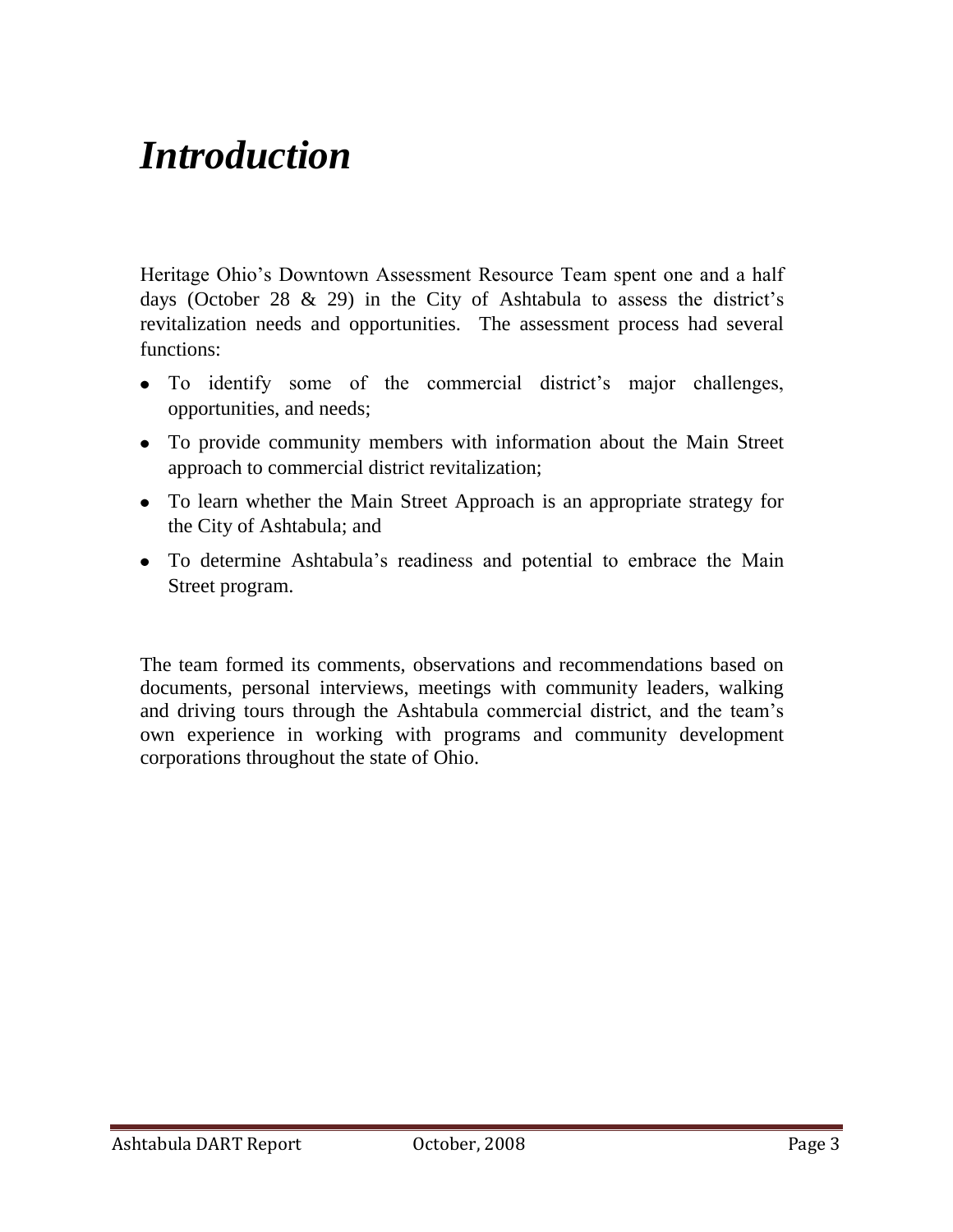# *Team Members*

# *Design*

# **Frank Quinn, Program Manager**

Heritage Ohio 846-½ East Main Street Columbus, Ohio 43205 TEL: 614/258-6200 FAX: 614/258-6400 E-MAIL: FQuinn@heritageohio.org

# *Organization & Economic Restructuring* **Jeff Siegler, Director of Revitalization**

Heritage Ohio 846-½ East Main Street Columbus, Ohio 43205 TEL: 614/258-6200 FAX: 614/258-6400 E-MAIL: JSiegler@heritageohio.org

# *Promotion& Economic Restructuring*

**John Garrett, Executive Director** Main Street Canal Winchester 10 N. High St. Canal Winchester, OH 43110 TEL: 740/548-0001 E-MAIL: johngarrett@mainstreetcanalwinchester.org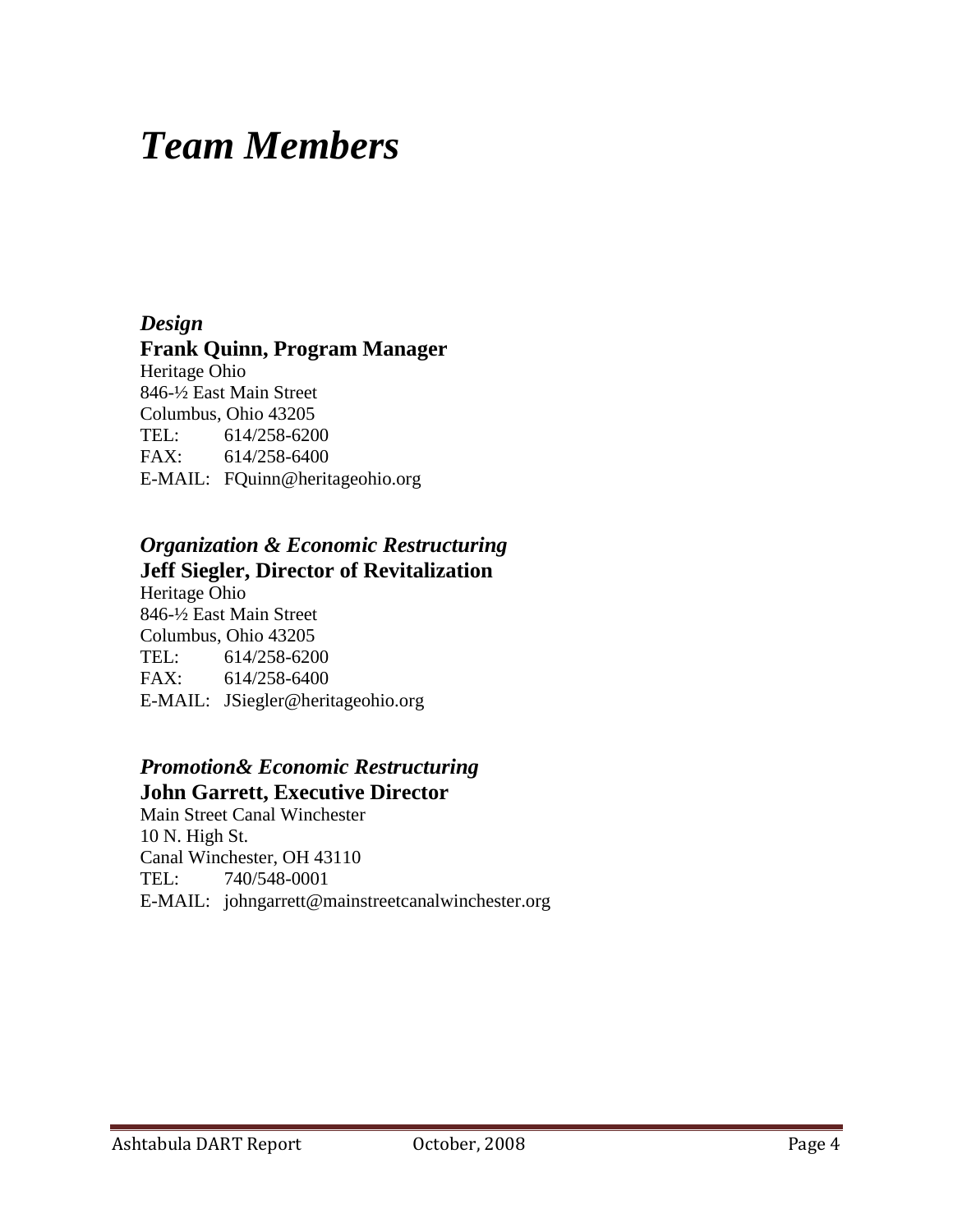# *National Main Street Center*

The National Main Street Center (NMSC) is a program of the National Trust for Historic Preservation (National Trust). Created by a Congressional Charter in 1949, the National Trust is a nonprofit organization with over 275,000 members. As a leading advocate of historic preservation in the United States, the National Trust is committed to saving America"s diverse historic environments and to preserving and revitalizing the livability of communities nationwide. Economic growth, urban revitalization, and the creation of new jobs are all issues the National Trust addresses through the rehabilitation of historic resources.

Established in 1980 by the National Trust, the NMSC helps communities of all sizes to revitalize their downtowns and neighborhood commercial districts. More than 1,900 towns and cities in 43 states and the Commonwealth of Puerto Rico have participated in Main Street"s comprehensive commercial revitalization program. During this time, approximately \$31.5 billion has been reinvested in Main Street commercial districts, creating 331,417 net new jobs, 72,387 net new businesses, and spurring more than 178,727 building rehabilitation projects. Participating communities have leveraged more than \$28.31 in new investment for every dollar used to support the local revitalization effort  $-$  a reinvestment ratio that makes the Main Street program one of the most successful economic development strategies in the nation. The NMSC also sponsors the National Main Street Network<sup>TM</sup>, a professional membership program for organizations interested in commercial revitalization. It produces publications, newsletters and special reports on revitalization and preservation issues and serves as a clearinghouse for information on community development issues. The NMSC accomplishes its mission through the Main Street Four-Point Approach<sup>TM</sup>.

The Main Street Program assists local partners to plan and implement a comprehensive revitalization strategy for their commercial districts. The foundation of the "Four Point" or "Main Street Approach" to downtown revitalization is preservation: using those elements of quality that have survived as assets upon which we can build a lasting, positive physical and emotional image for everyone who uses downtown. Historic Preservation is used as an economic development tool. It capitalizes on over-looked and underutilized assets, encourages imagination, sharpening of entrepreneurial skills and strong participation by the private sector.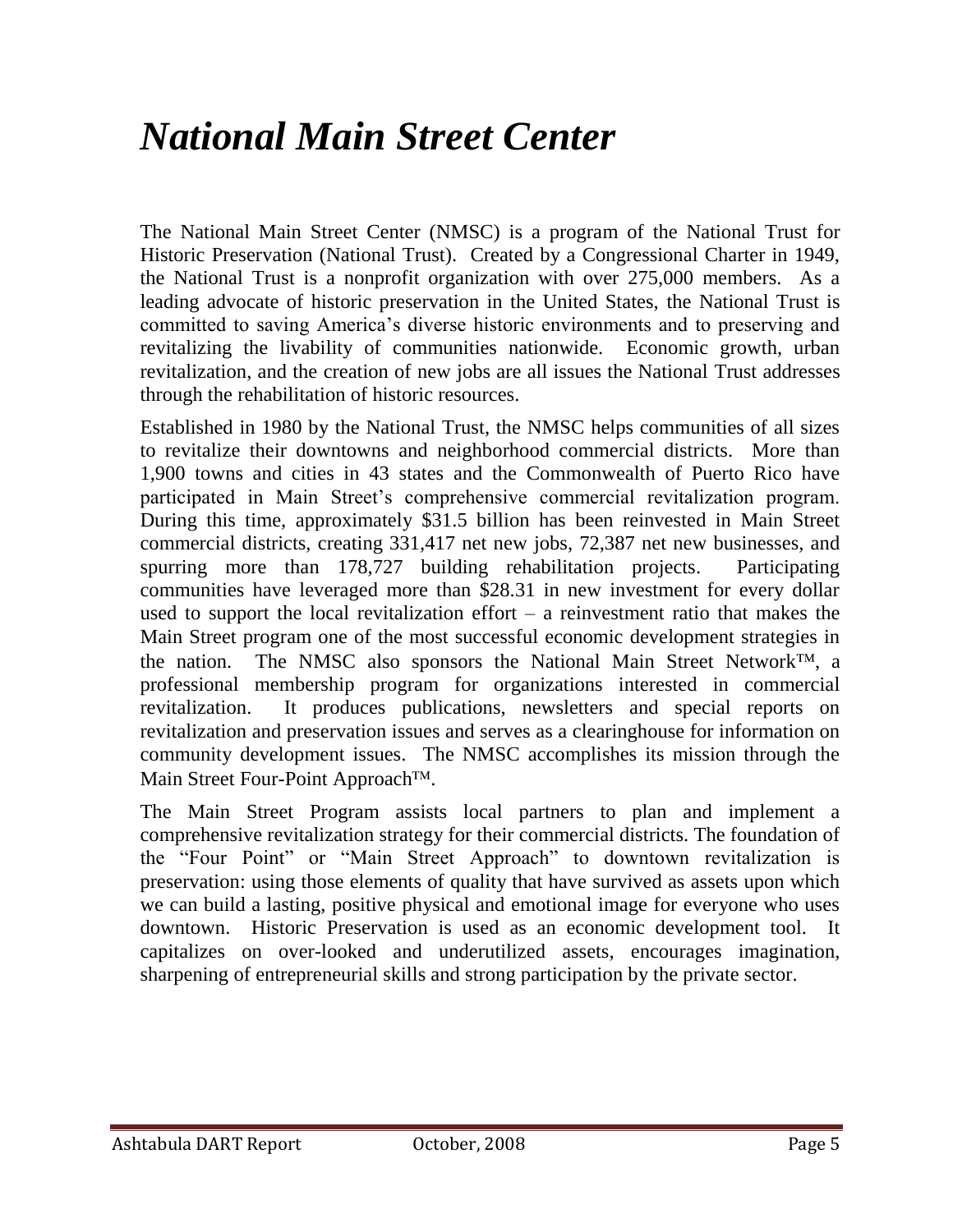# *The Four-Point Approach*

The four point methodology works to create a total image for the community: Providing the retail/professional area with its necessary market niche, creating a cohesive visual identity unique to the community, and nurturing a cultural ambiance associated with the community's location, appearance, and way of life. The Main Street Approach gradually builds on existing resources and fosters improved community leadership and support on behalf of the central business district for the long term.

- **Organization** is the building of consensus and cooperation between the groups that play a role in the downtown. Many individuals and organizations in the community have a stake in the economic viability of the downtown.
- **Design** involves improving the downtown's image by improving its physical appearance – not just the appearance of buildings, but also of window displays, parking areas, signs, sidewalks, streetscapes, landscaping and all other elements that convey a visual message about the downtown.
- **Promotion** involves marketing the downtown's unique characteristics to shoppers, investors, new businesses, tourists, and others. Effective promotion creates a positive image of the downtown through retail promotional activity, special events and heritage tourism.
- **Economic Restructuring** involves strengthening the existing economic base of the downtown while diversifying it. Economic Restructuring activities include helping existing downtown businesses expand, recruiting new businesses, providing a balanced mix, converting unused space into productive property, and sharpening the competitiveness of downtown merchants.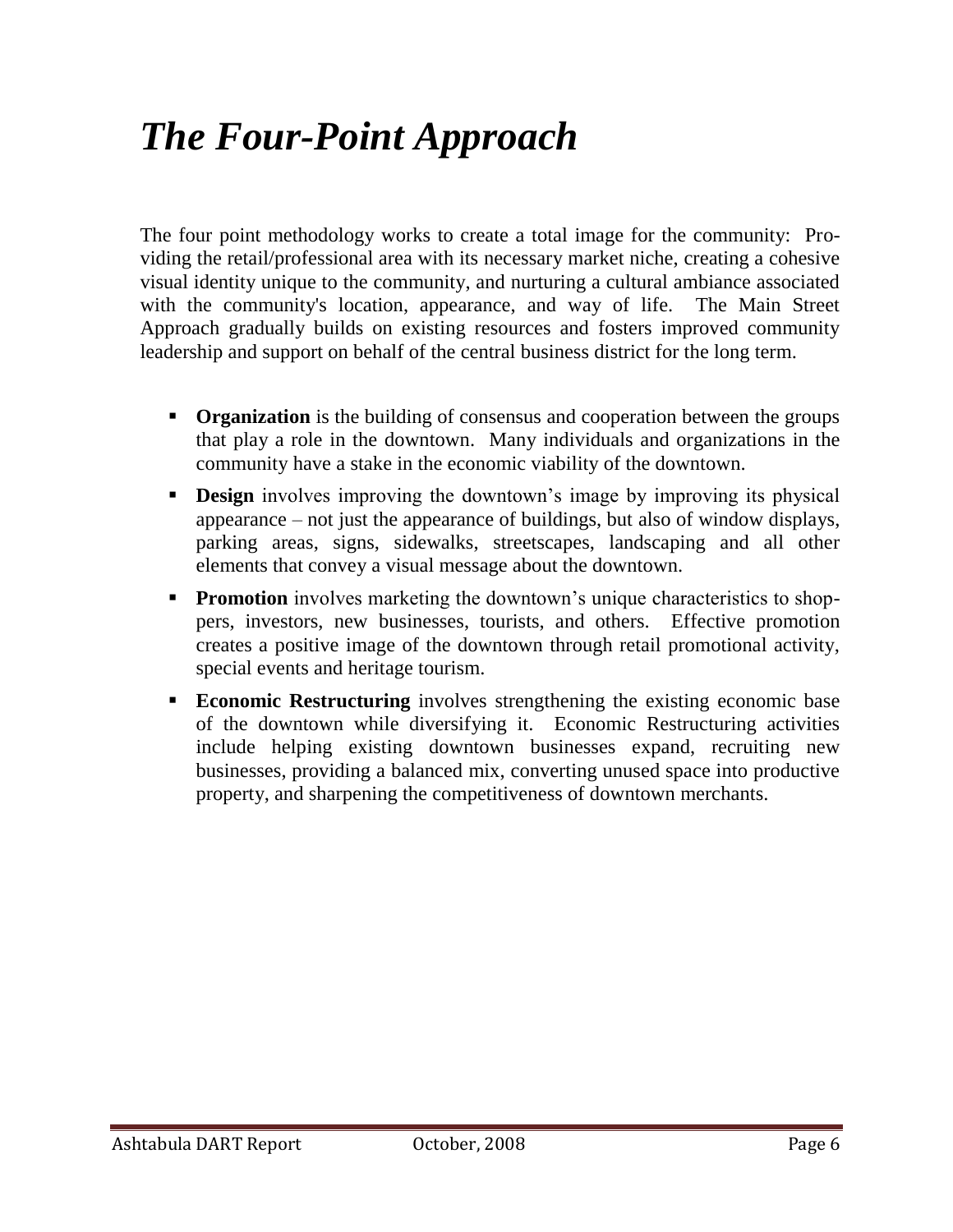# *The Eight Principles of Main Street*

While the Main Street approach provides the format for successful revitalization, implementation of the four-point approach is based on eight principles that pertain to all areas of the revitalization effort:

- 1. **Comprehensive.** Commercial district revitalization is a complex process and cannot be accomplished through a single project. For successful and lasting results, a comprehensive approach must be used. Simply stated, *comprehensive* means working on all four points simultaneously.
- 2. **Incremental.** Small projects and simple activities lead to a more sophisticated understanding of the revitalization process and help develop skills so that more complex problems can be addressed and more ambitious projects undertaken. Starting with small projects creates progress and momentum.
- 3. **Self-help.** Local leaders must have the desire and the will to make the project successful. The Heritage Ohio provides direction, ideas and training; but continued and long-term success depends upon the involvement and commitment of the community.
- 4. **Public/Private Partnerships.** Both the public and private sectors have a vital interest in the economic health and physical stability of the district. Each sector has a role to play, and each must understand the other's strengths and limitations so that an effective partnership can be forged.
- 5. **Identifying and Capitalizing on Existing Assets.** Business districts must capitalize on the assets that make them unique. Every district has unique qualities – like distinctive buildings and human scale that give people a sense of belonging or businesses that have become local institutions. Main Street cannot create new landmarks or institutions; existing local assets must serve as the foundation for all aspects of the revitalization program.
- 6. **Quality.** Quality must be emphasized in every aspect of the revitalization program. This applies equally to each element of the program, from storefront design to promotional campaigns to educational programs.
- 7. **Change.** Changes in attitude and practice are necessary to improve current economic conditions. Public support for change will build as the program grows.
- 8. **Implementation-Oriented.** Activity creates confidence in the program and greater levels of participation. Frequent, visible changes are a reminder that the revitalization process is under way. Small projects at the beginning of the program pave the way for larger activities as the revitalization effort matures.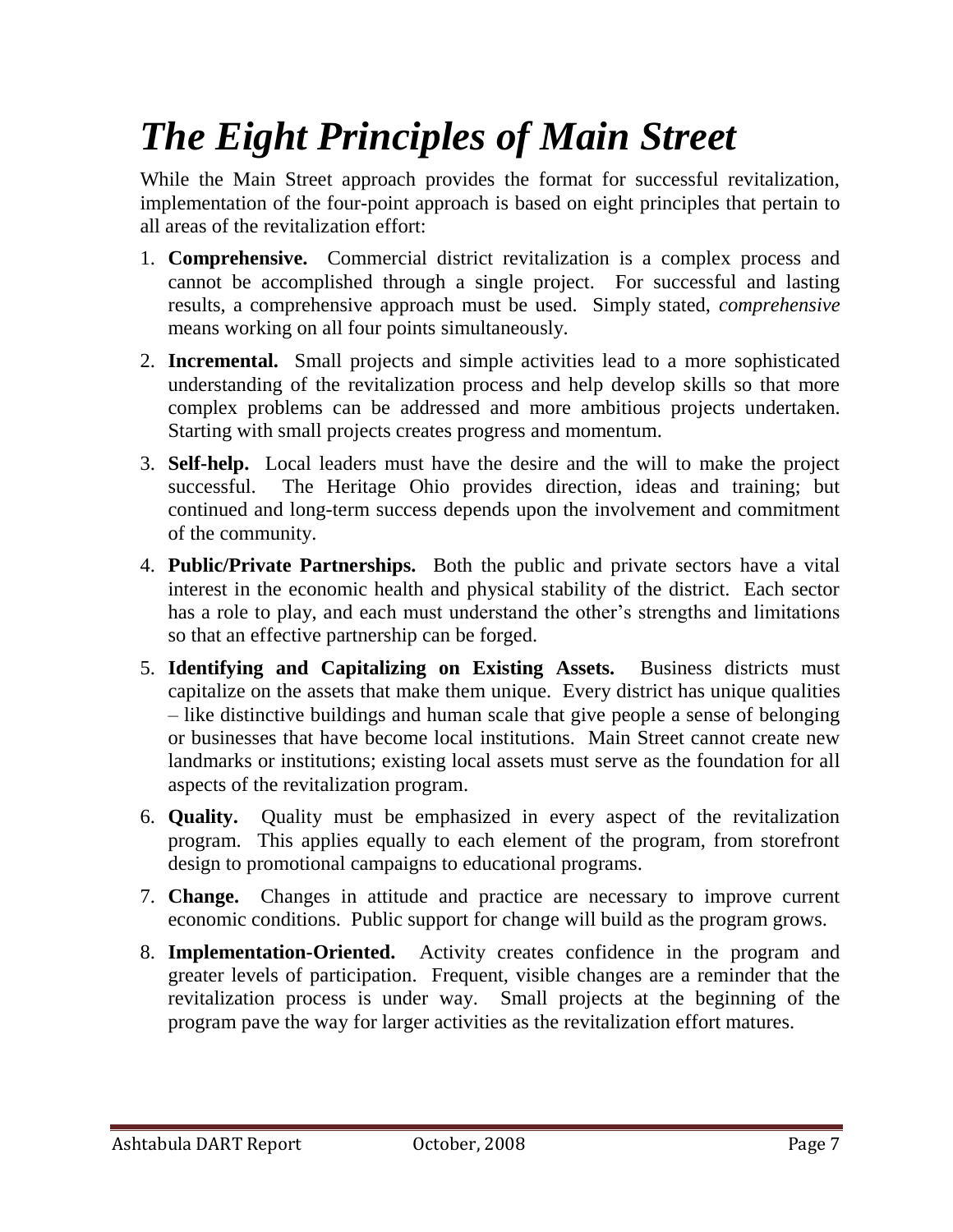# *Heritage Ohio, Inc.*

Heritage Ohio is a non-profit corporation organized to encourage redevelopment, and improvement of Ohio through its historic resources.

Heritage Ohio is the state-coordinating program for the National Trust for Historic Preservation's "Main Street" program in the State of Ohio. Incorporated as Downtown Ohio, Inc. in 1989, Heritage Ohio membership in has increased to include over six hundred (600) individuals, families, cities, organizations, consultants, and downtown development professionals throughout the State of Ohio. Heritage Ohio became the statewide partner with the National Trust for Historic Preservation in 2000. The Board is dedicated to a statewide downtown revitalization program, and continues to work toward assisting self-motivated communities of all sizes. Heritage Ohio provides technical assistance, training, and networking in all facets of historic preservation and downtown development.

The Board of Trustees for Heritage Ohio is composed of twenty-one members, including ex-officio members from the Ohio Department of Development, Ohio Historic Preservation Office, National Trust Advisors and a municipal government. They represent a broad-based group of downtown professionals from small, medium and large cities throughout the State.

Heritage Ohio is a member of the International Downtown Association (IDA) and the National Main Street Network. Heritage Ohio also links its technical assistance services with the Ohio Department of Development (ODOD) in two ways. First, in working with the Office of Housing and Community Partnerships (OHCP) to develop fundable downtown-related projects in those communities interested in applying for the Downtown Revitalization Competitive Grant Program, Economic Development Loan Program, local Economic Development Revolving Loan Funds, and the Home Program. Secondly, acting as a conduit for other ODOD programs and resources and as an advocate for downtown revitalization issues related to ODOD.

Members have the opportunity to share knowledge, common experiences, and problems concerning management, planning and development in downtown areas. Heritage Ohio holds conferences and trainings annually across the state. Conferences focus on up-to-date downtown revitalization techniques and feature presentations from regional and/or nationally known speakers. A wide variety of downtown issues have been explored, including such topics as: competing with Wal-Mart; Special Improvement Districts; architectural design standards; parking; dealing with "white elephants"; and retail recruitment. Heritage Ohio members also receive reduced rates for conference registration and *Windows*, an informational newsletter.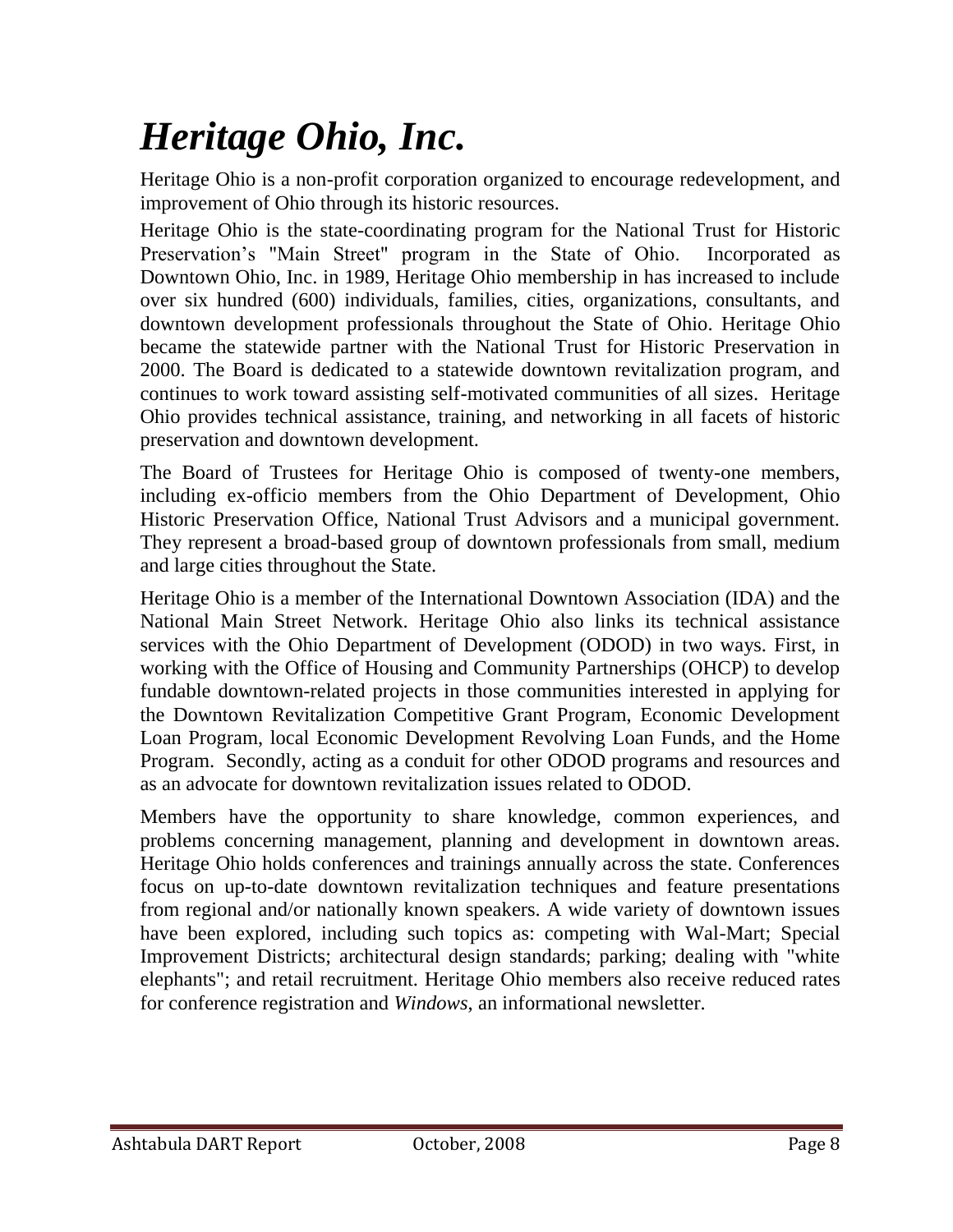# *Ohio Main Street Program*

Established in 1997, the Ohio Main Street Program, administered by Heritage Ohio, is dedicated to empowering each community within the state to maintain, strengthen and revitalize the unique physical, economic, historical and cultural characteristics of its own downtown or city center.

Each year the Ohio Main Street Program selects communities on a competitive basis to become official state Ohio Main Street programs. These communities will receive technical support and training needed to restore their Main Street to centers of community activity and commerce.

# *Communities selected to participate in the Ohio Main Street Program will receive technical assistance, including:*

- Volunteer and program manager training
- Advanced training on specific Downtown issues, such as marketing and promotion, business recruitment, volunteer development, market analysis, design, historic preservation and fundraising.
- On-site visits to help each community develop its strengths and plan for success
- Materials such as manuals and presentations
- Linkages to other national and state Main Street communities
- Opportunity to apply for Ohio Main Street grant program

### *Benefits of the Main Street Program include*:

- Protecting and strengthening the existing tax base
- Increasing sales and returning revenues to the community
- Creating a positive community image
- Creating visually appealing and functional buildings
- Attracting new businesses
- Developing new housing opportunities in historic buildings
- Creating new jobs
- Increasing investment in the downtown
- Preservation of historic resources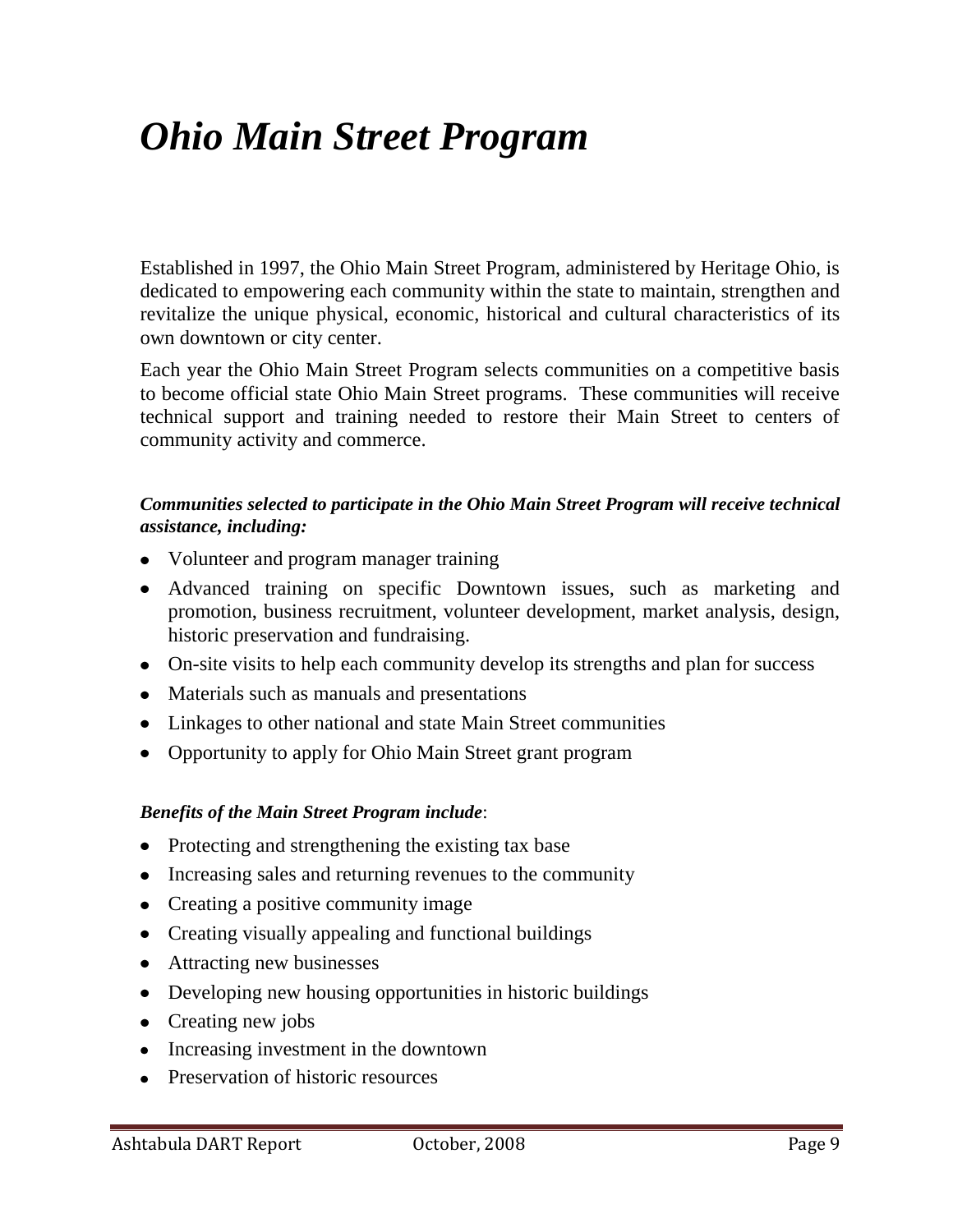# ORGANIZATION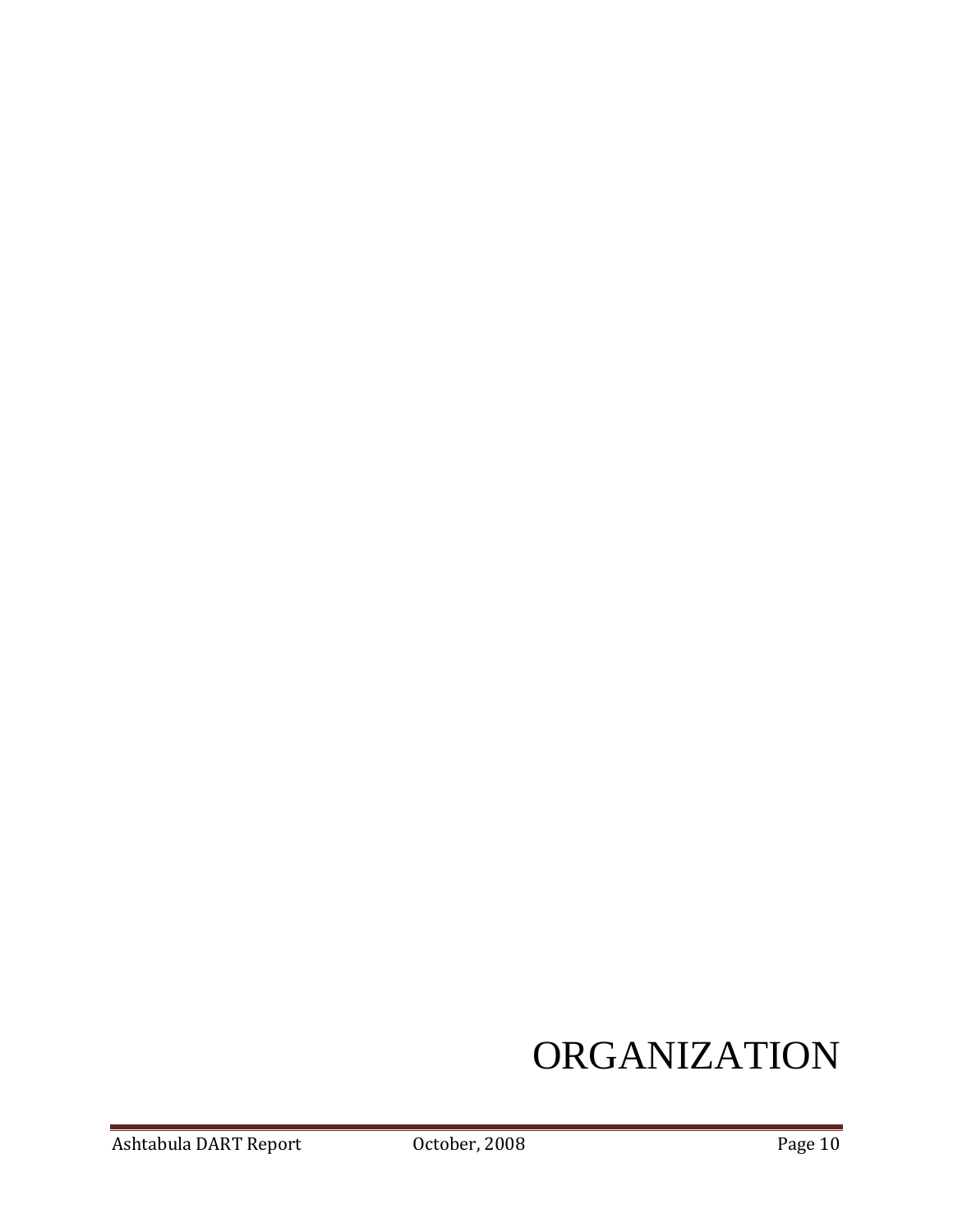# **Observations**

- ADDA is a great place to start with the community's revitalization efforts.
- Too much time and energy is spent debating Bridge Street vs. Main Avenue
- City of Ashtabula officials give every indication that they are willing to participate and be a partner in the efforts to revitalize downtown.
- The revitalization efforts up to this point have been the concern of only a few property owners and business owners and not the greater community.
- The organization lacks a strategic plan.
- The community seems ready for someone to take the lead on the revitalization effort.
- There is a lack of volunteers and volunteer opportunities.

# Recommendations

- ADDA is a suitable vehicle for continuing downtown's revitalization efforts. The organization should consider a restructuring of the board of directors and strive to bring in new leadership representing all facets of the community.
- This organization and/or the city should consider joining Heritage Ohio as a "Network Member" to take advantage of benefits and education, while the program grows.
- Four Main Street committees need to be established, and committee chairs appointed. All committees will need to look for volunteers to fill committees. DART participants, local property owners and business owners would be the best place to start in staffing these committees. Also ask committee members to bring others they feel may be interested. This should be done whether or not Ashtabula plans to pursue Main Street designation.
- Consider holding a work-planning session so that each committee is coordinating their goals. Utilize the mini-visioning session held at the DART visit to formulate the beginning of goals and objectives to prioritize issues.
- Consult Heritage Ohio"s Board Member Handbook for board, committee, officers, and staff job descriptions. Also utilize examples of bylaws and begin to formulate the organizational plan that will work in Ashtabula. Make sure all community interests and entities are involved at the board or board of advisor levels. Invite representatives from the city to sit on various committees that involve their work and interests. It will be much easier to work with them as you are planning, than finding out you are duplicating efforts at a later date.
- Seek out new people to get involved. The DART visit indicated a lack of involvement from younger generations. Young professionals should be utilized in the revitalization efforts. They are going to be the future leaders of your community and have more energy to give to the cause.

### **Fundraising**

The full board may need to be involved in the development of the initial funding strategy. Then it should be turned over to the Organization Committee to implement.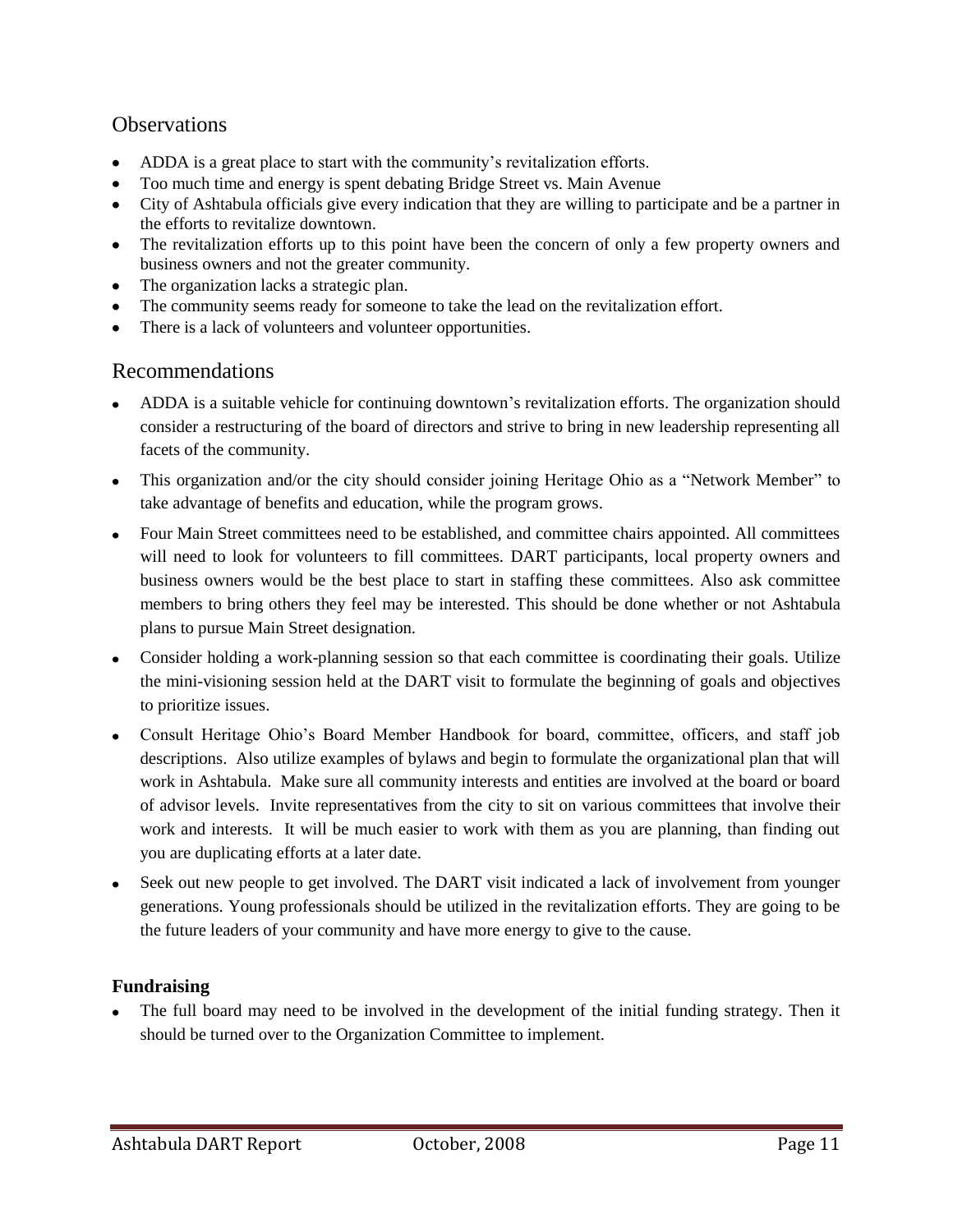- Create a fundraising package, which includes: mission; committee structure and short and long term goals; board members; chronology of activities; DART visit summary; current budget, and three year budget.
- Preferred revitalization program funding mix is do-able in Ashtabula  $(1/3-1/3-1/3)$ . As a long range goal: first third from the City of Ashtabula and perhaps Ashtabula County, the second third from membership, corporate sponsorship and donations, and the final third from foundations, grants, fundraising events and merchandise sales.
- Ask donors for a multi-year commitment or multi-year gifts (3 years). The Mayor may consider cosigning the corporate and foundation letters of request.
- Seek out community and family foundations, such as the Ashtabula Foundation, that may support this effort, invite them to sit on advisory board, ask for multi-year donations.
- Identify corporate donors; assign teams to visit and present fundraising package. Ask for multi-year financial support. Ashtabula has several stakeholders in or surrounding the district. These entities need to be involved both financially and as board members/committee members to ensure stability, partnership opportunities and cooperation/collaboration.
- Help identify corporate sponsors for any major Promotions Committee events (and indeed all other committee projects). The fundraising committee "controls" these solicitations too, but acts in partnership with committee needs. Get all of the solicitation done in one visit to businesses, not multiple each year.
- Put membership-structure in place that pulls together all merchants, building owners, individuals…get marketing volunteers to establish strategy for attracting members. *Do not* confuse major donor support with membership campaign.
- You may want to consider some type of joint membership program with existing organizations, so that all organizations can be stronger. Contact Main Street Orville to find out how they, as a new organization have succeeded with a joint program. (Contact information can be found on Heritage Ohio"s website: www.heritageohio.org)
- Establish a recognition and thank you program for all solicitation appointments (funded or not) and all pledges and gifts.
- Keep those who declined solicitation visits or donation opportunities well informed, they may say yes next time, as you prove yourselves through this establishment phase.

### **Communications & Accountability**

- The distinction needs to be clear that the Organization Committee communicates about the organization. The promotion committee communicates about downtown events and activities.
- Make sure you have correct contact information for all building and business owners. Decide what type of information and frequency you plan to communicate with them, and follow through. Plan to keep news flowing to the community, whether it's about a building rehab, an upcoming event, new businesses, or exceptional volunteer stories. Plan to keep the organization in the news; take advantage of all media opportunities.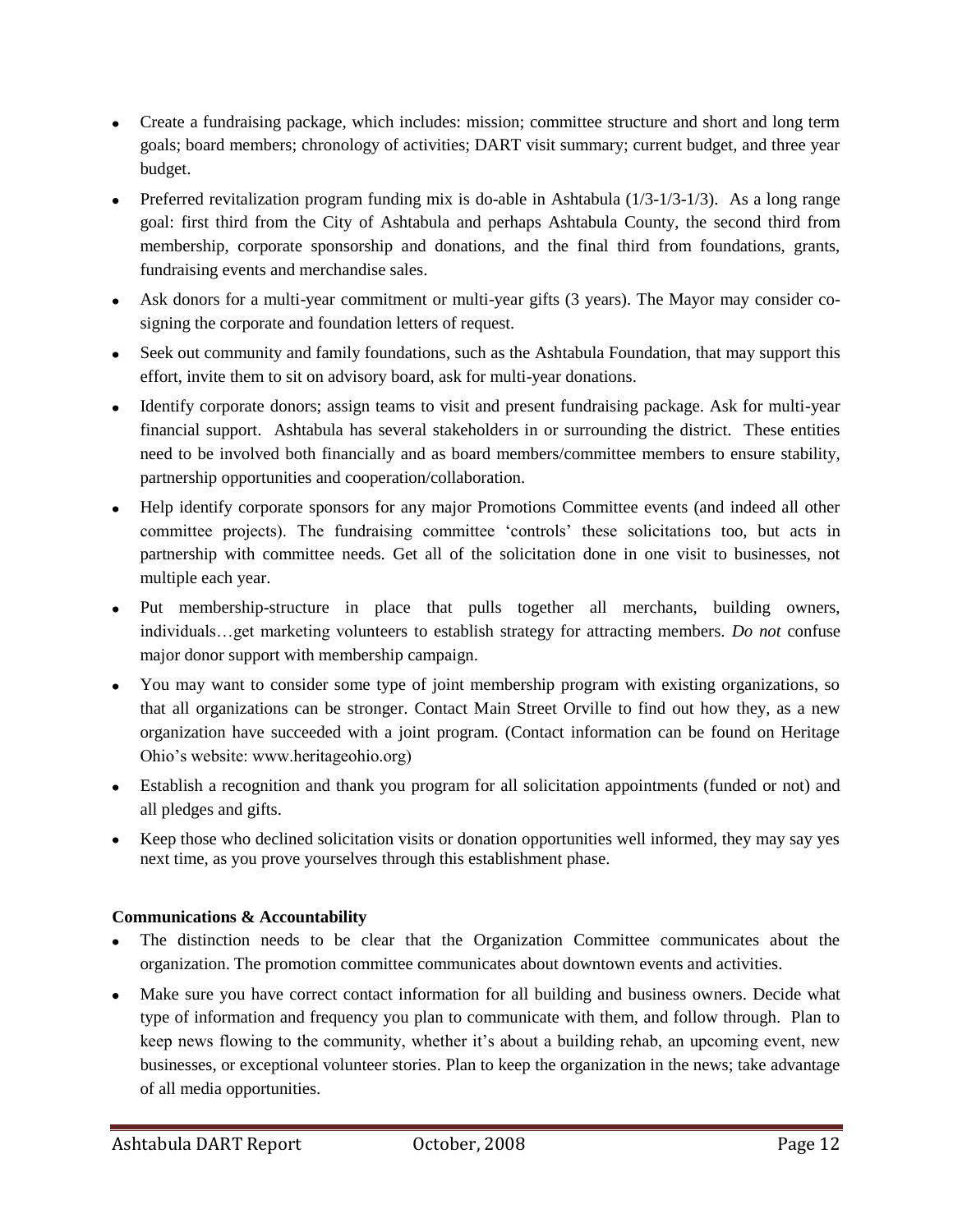- How will you communicate with donors, merchants, members, and the community at large? Newsletter; E-news, web site, press releases to media?
- Consider establishing an on-going newspaper column to engage and educate the public.
- Provide a press/photo opportunity with each of your donors: perhaps at the \$500 or above giving level.
- A communications strategy with regional partners such as the Chamber of Commerce, Economic Development, Convention and Visitors Bureau should be developed.
- Establish an annual meeting to recognize progress.
- Plan to write an annual report to communicate with stakeholders.  $\bullet$

### **Resource Management**

Office Space may be donated. Determine how to furnish and equip an office. You do have vacant commercial space that might be donated towards an office. This may be another opportunity to partner with your large stakeholders. They also have the ability to donate equipment, phone and Internet services, and employee/student assistance. The larger stakeholders might consider loaning expertise from their professional staff in a variety of applications.

#### **Staff**

- Ashtabula does not currently have a paid manager in place to focus on the commercial district. The identification and placement of a part-time manager may provide the needed catalyst to coordinate activities while funding is secured to pay for this position.
- Set a goal date for hiring a paid manager. Determine the amount of money needed to make that step.
- Write a job description and set personnel policies prior to hiring. These are available from Heritage Ohio.

### **Volunteer Management**

- Board development; analyze strength and weaknesses of board, recruit new members as needed. There are excellent examples of board analysis, available from Heritage Ohio.
- Prepare recruitment and training materials for board.
- Determine how best to recruit, assign, train, and recognize initial volunteers who will populate committees.
- Begin a system to log volunteer hours. The current federal dollar value of a volunteer hour is \$19.51; this can be used to show the value of volunteer commitment.

### **Budget/Financial Reporting**

With executive committee and committee chairs, the Treasurer should draw-up a one-year and threeyear budget. Set realistic goals as to where you want this organization to grow.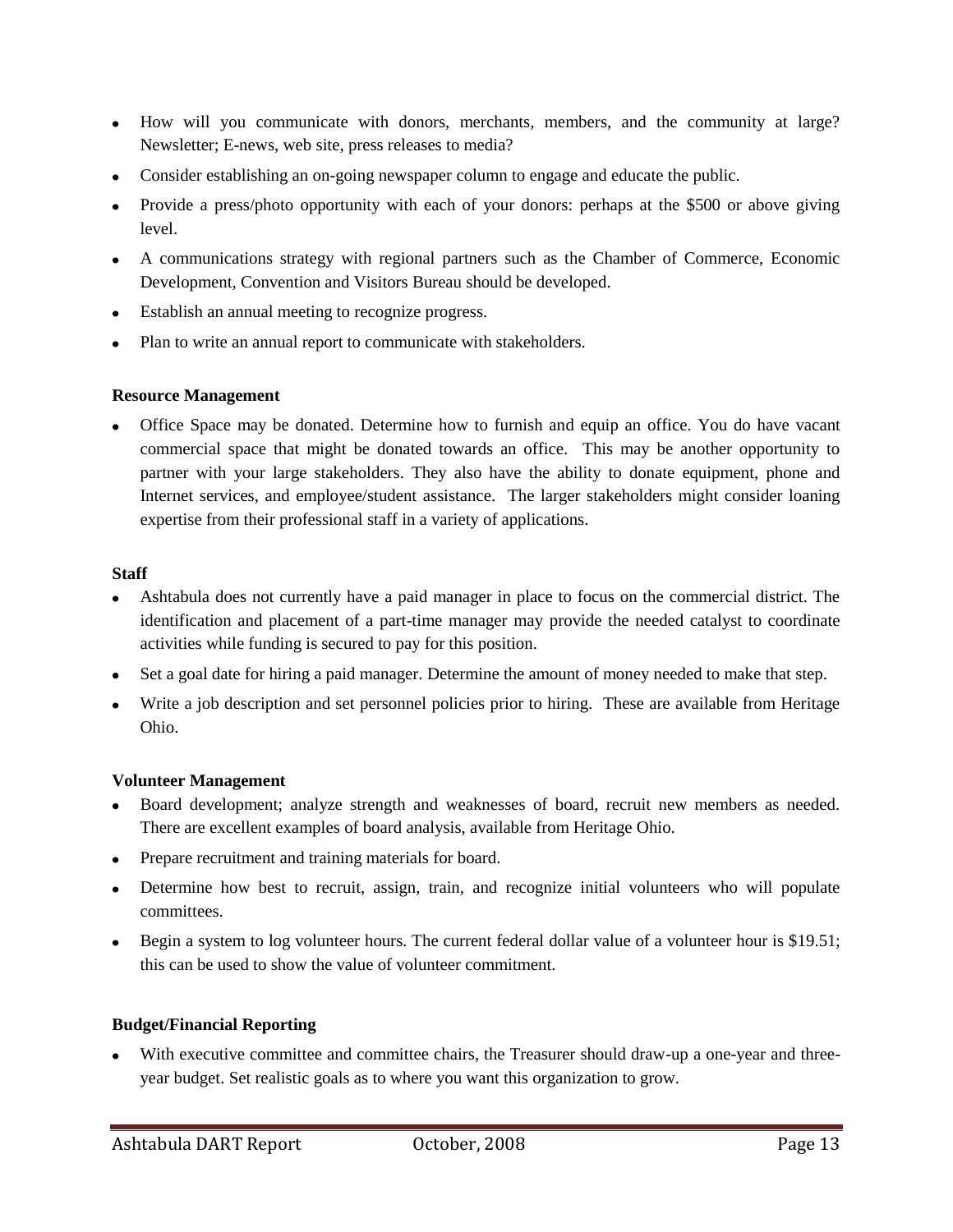- Determination should be made what style of financial reports will be presented and on what frequency to the board.
- Procedures for expending funds should be in the form of a written policy.  $\bullet$
- Make sure your organization is prepared to file appropriate papers with the Ohio Secretary of State  $\bullet$ and Attorney General's office.
- Make sure that if your revenue is over \$25,000, your organization is filing 990 forms with the IRS.  $\bullet$
- Finally, Have Fun! What you are doing should be personally rewarding, as you act and plan on a  $\bullet$ vision for Ashtabula"s future.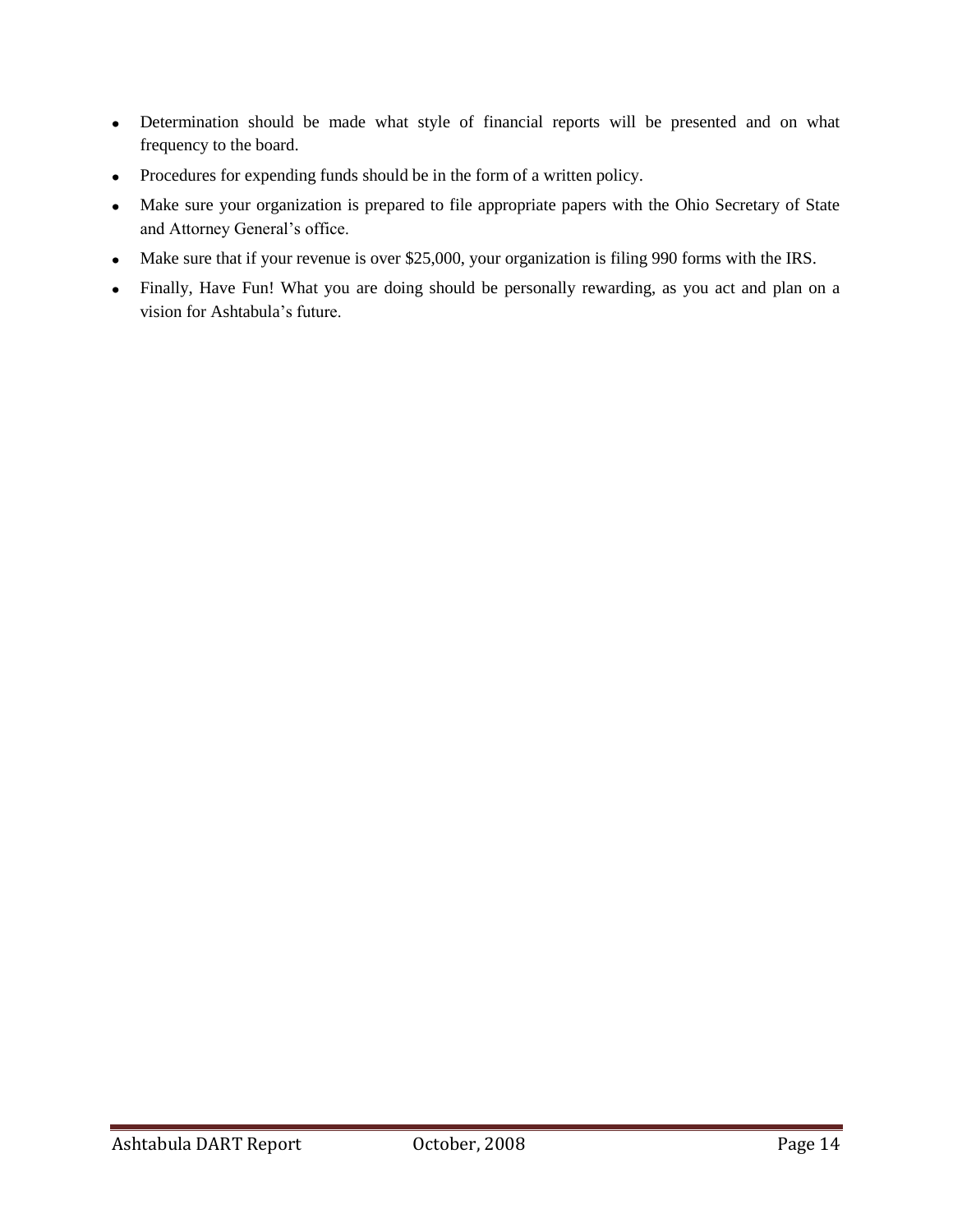# PROMOTION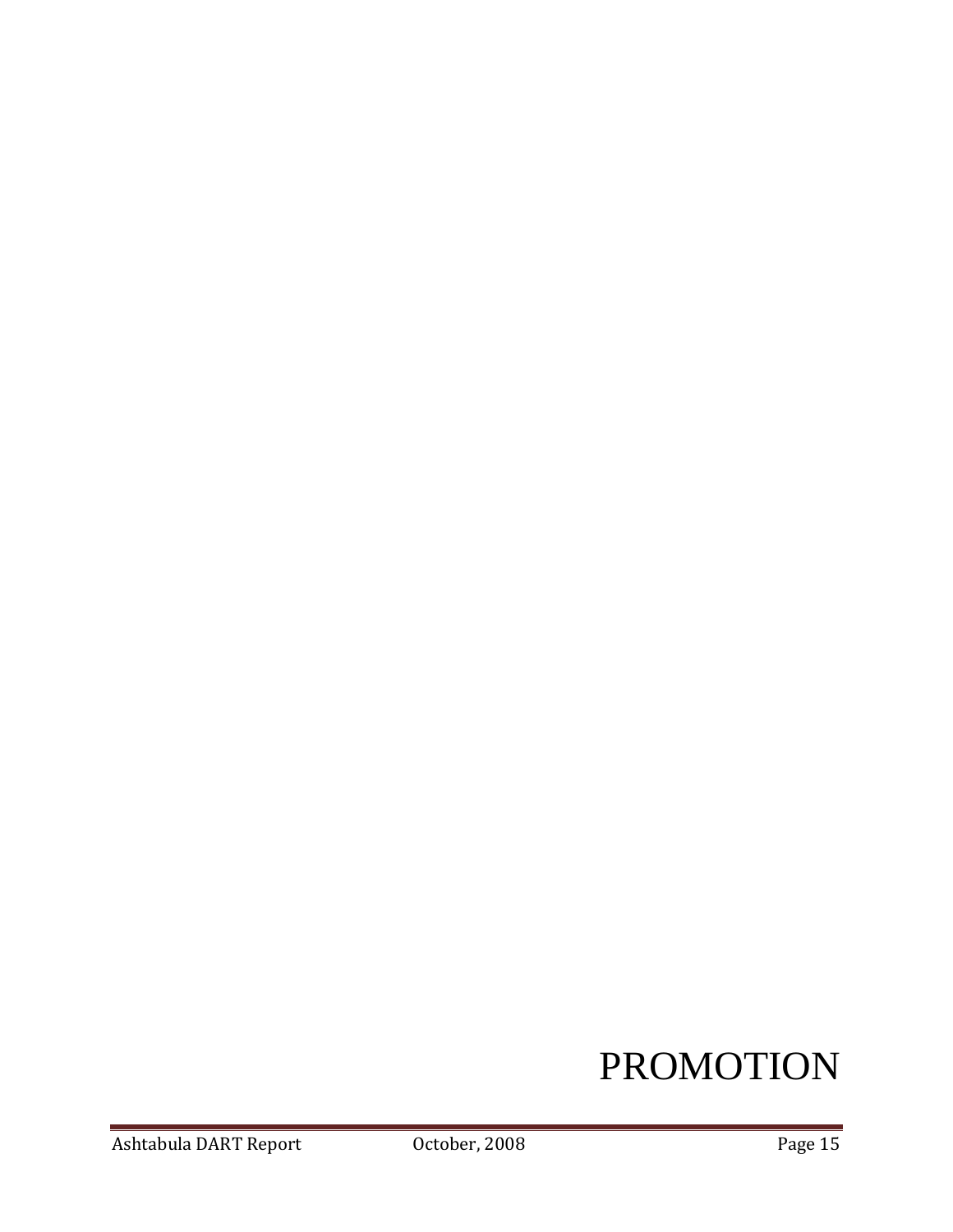# Recommendations

NOTE: Ashtabula has two distinct downtown districts: Main Avenue and Bridge Street. The districts are separated by over a mile in distance and are not connected. The Heritage Ohio DART Visit focused on one district, Main Avenue, and for the purpose of this report, the findings will be noted for Main Avenue. However, the recommendations should be applied to both districts.

# Image Development

- This category is basically the art of good public relations, which consists of everything from personal contacts to top quality graphics.
- An image campaign will help to create an identity/theme for Downtown Ashtabula, so that there isn't any question that you have "arrived" in the business district. This can be achieved through physical improvements, consistent use of logo design and graphics.
- To develop a comprehensive promotional strategy that will be effective in the long-term and that will address the many target market opportunities in Ashtabula, an updated comprehensive market analysis should be completed for the district by the economic restructuring committee.
- Downtown Ashtabula needs a dedicated web site, which shows pictures, highlights businesses or business owners, shows available space (including photos), events, restaurants, etc. The only web presence for downtown was on the city"s web site. There is also nothing specific about downtown listed on the Chamber web site.
- Promotional packages developed by this committee should be used for all four points of the main street approach. For example, they can be used for fundraising, business recruitment and tourism.
- The ADDA logo/identity should be publicized heavily and used in all marketing materials, signs and way finding, banners, and event materials. Business owners should be encouraged to use the "downtown logo" in all of their advertising to promote a unique and cohesive district.
- Consider selling hats, t-shirts, and other advertising specialties with the downtown logo, or as give-aways at events.
- Make sure that the logo is utilized in all web sites that have links to the new downtown web site, including the Chamber and the City of Ashtabula. Also link these community web sites to the downtown site. Or consider one community website that incorporates any/all of these entities to show unity.
- Develop a shopping and dining guide which also has a map of the district and a list of all the members of the ADDA to help visitors find businesses and services located in the district. When completed, this brochure can be distributed to the Ohio Department of Transportation to help promote the district statewide. Ideally, this brochure would include both the Main Avenue and Bridge Street businesses.
- Develop a "Shop Local" campaign to help increase the foot traffic in the downtown district.
- Be sure to include a mission statement on all printed materials to remind the public of what you are working toward.

# Retail Events

Retail events work to stimulate the local economy by promoting merchants, goods and services.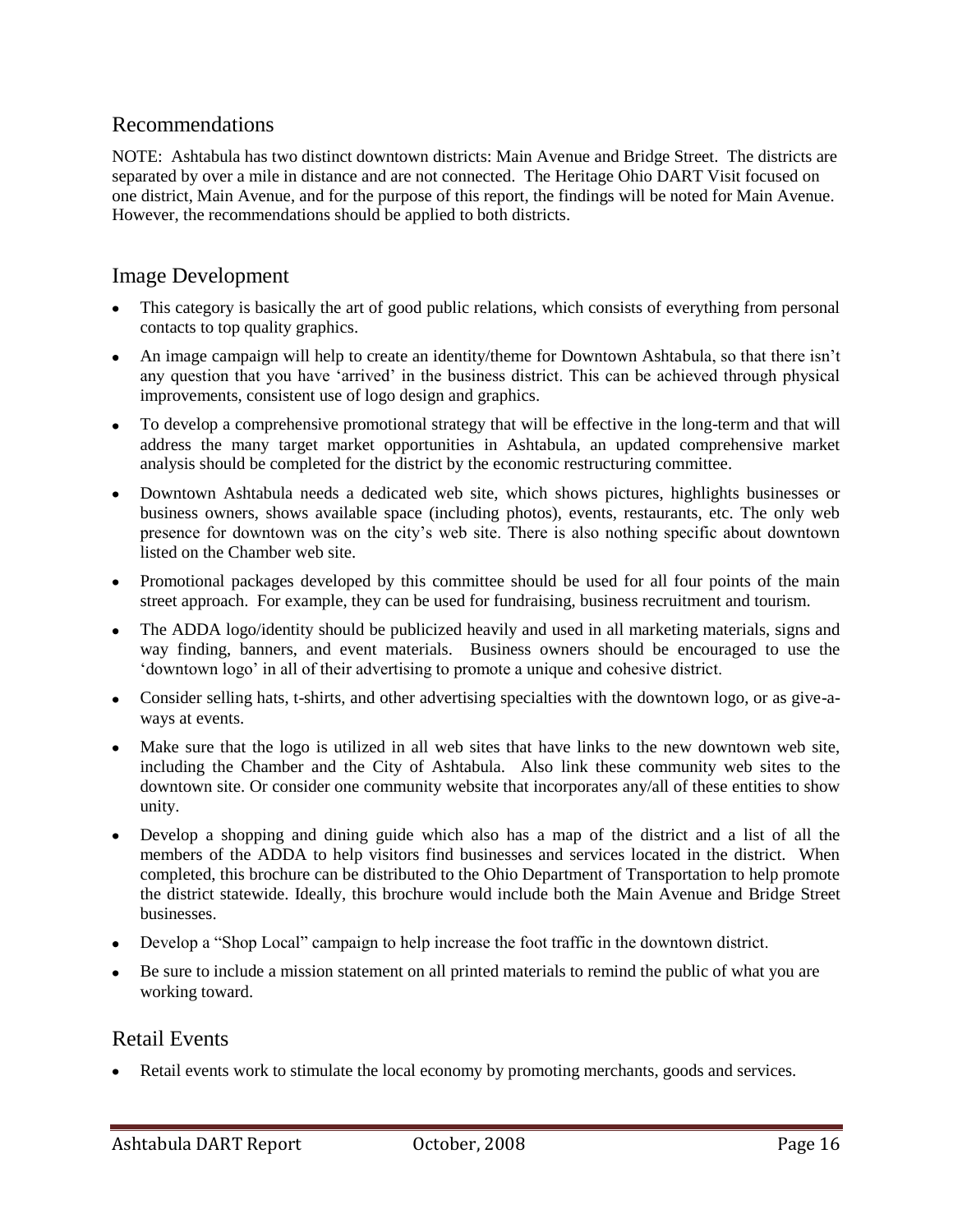- Due to competition with the greater Cleveland Ohio/Erie Pennsylvania economies, identify what is unique and special about downtown Ashtabula"s goods and services. For instance, a series of press releases that personalize the business owners, workers, servers, and patrons. Give your customer service a personality. Real people sell downtowns.
- The business people of downtown Ashtabula must have knowledge of each other"s products and services before they can work together to cross-promote.
- Arrange morning or afternoon tours of different businesses each month. Ashtabula cannot sell the concept of personalized service, if businesses owners do not have a sense of the downtown market in its entirety.
- Evaluate the holidays. Plan in advance the holidays you will promote and how you plan to celebrate.
- Be sure to start with good lead-time in regard to holiday promotion, so that local businesses owners can fit their business promotion into the theme of the downtown.
- Businesses should be open when the customers are available. If there is a downtown event, the individual businesses must take this opportunity to advertise that their hours complement the event and suggest how their patrons can take advantage of their products.
- Whether online or on paper, they have to convey the advantages, quality and services that businesses provide in downtown that are distinguishable from the strip mall or big box.
- Web links are critical in today's economy. It is a first impression point for potential customers. The downtown revitalization group could contract professional services from a web developer as a group.
- Help retailers and businesses consider how the "experience economy" can be translated to their store.
- Remember the five senses in setting the mood for the customer's experience. Touch, sight, smell,  $\bullet$ taste and sound.
- Work with the design committee so that display windows have a "WOW" factor, which entices consumers during retail events.
- Parking was identified as the number one challenge in downtown Ashtabula. Business owners should work with their clients, so they know where the most convenient parking is available. Additionally, they should keep their employees out of their customer's parking spots.
- Counteract slow sale periods with retail promotional events for increased return.
- Develop a public relations concept(s) to keep the public informed about upcoming events. This could be a bi-monthly newsletter distributed electronically, scheduled (periodic) press releases about upcoming events, or public service announcements on the public access radio and television stations.

# Special Events

- Ashtabula should develop more special events in the downtown to attract more foot traffic. Some suggestions are a Farmers Market (not on the same days as the Bridge Street Farmer"s Market), concerts, holiday promotions, etc. Look to other Ohio Main Street programs for ideas. Always evaluate each event so that the time and money spent produce maximum results.
- Create an eighteen-month calendar, so that business owners can coordinate their own promotion and product order with those events.
- It is very important for downtown Ashtabula to feature local restaurants at every event.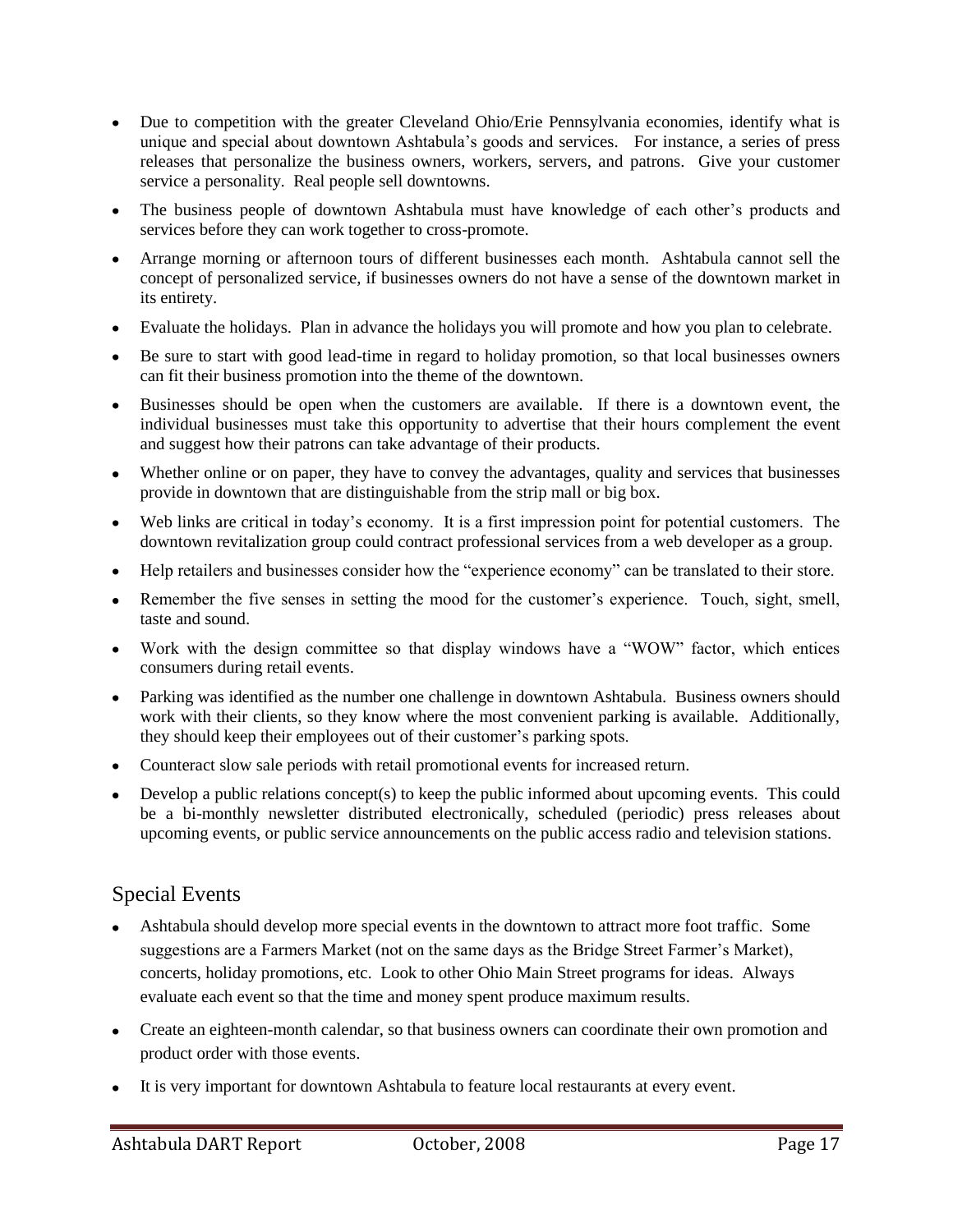- During special events, business people should participate with a theme, so that their business seems like a part of the bigger event.
- Special events bring people downtown. It is still the business owner"s responsibility to bring them in the door.
- Encourage community groups of all types to use the downtown as a staging ground for their events.
- The downtown revitalization group does not need to run to ALL special events. Rather, it encourages the downtown as the center of community events.
- Ideas for outside group events: high school homecoming parade, car show, Gus Macker basketball tournament, etc.

# Heritage Tourism

- Heritage Tourism is traveling to experience the places and activities that authentically represent the stories and people of the past.
- Key points: save your heritage, share it with others, and reap the economic benefits of tourism.
- Take advantage of the Ashtabula County Region. Many of the strengths listed in the Strengths and Weaknesses exercise are located in other destinations. Promote yourself as the regional hub.
- Once again, the local restaurants can be promoted as the practical landing place after, before or during other heritage tourism excursions.
- Cross-promote your downtown for the visitors at the heritage sites in your region. It's a simple as putting your brochure at the information table. A common sense idea that is often not taken advantage of by historic downtown districts.
- Heritage tourists are more demanding of historical integrity. Sell Ashtabula"s historic district.
- Develop a walking tour guide that complements this demographic.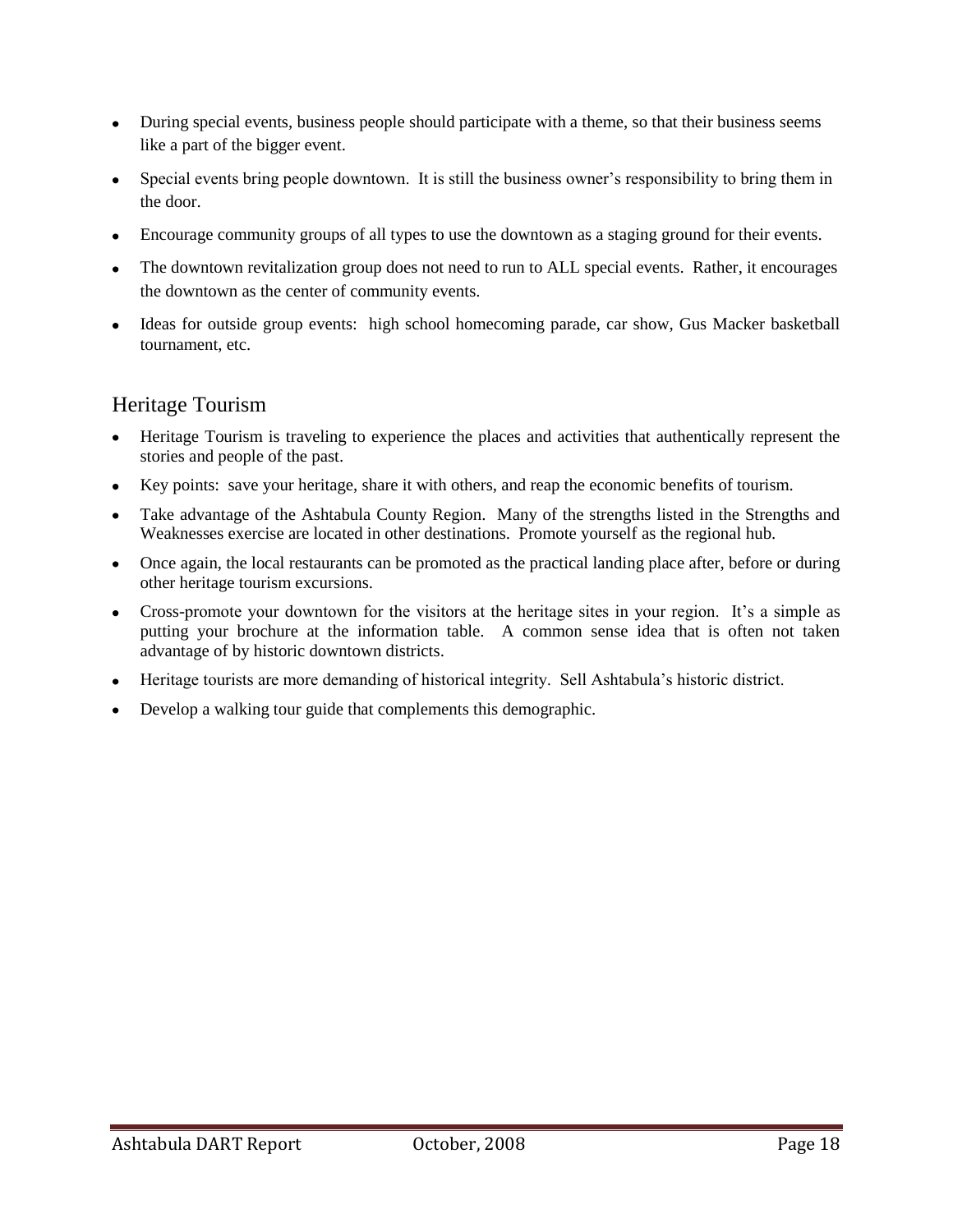# ECONOMIC RESTURCTURING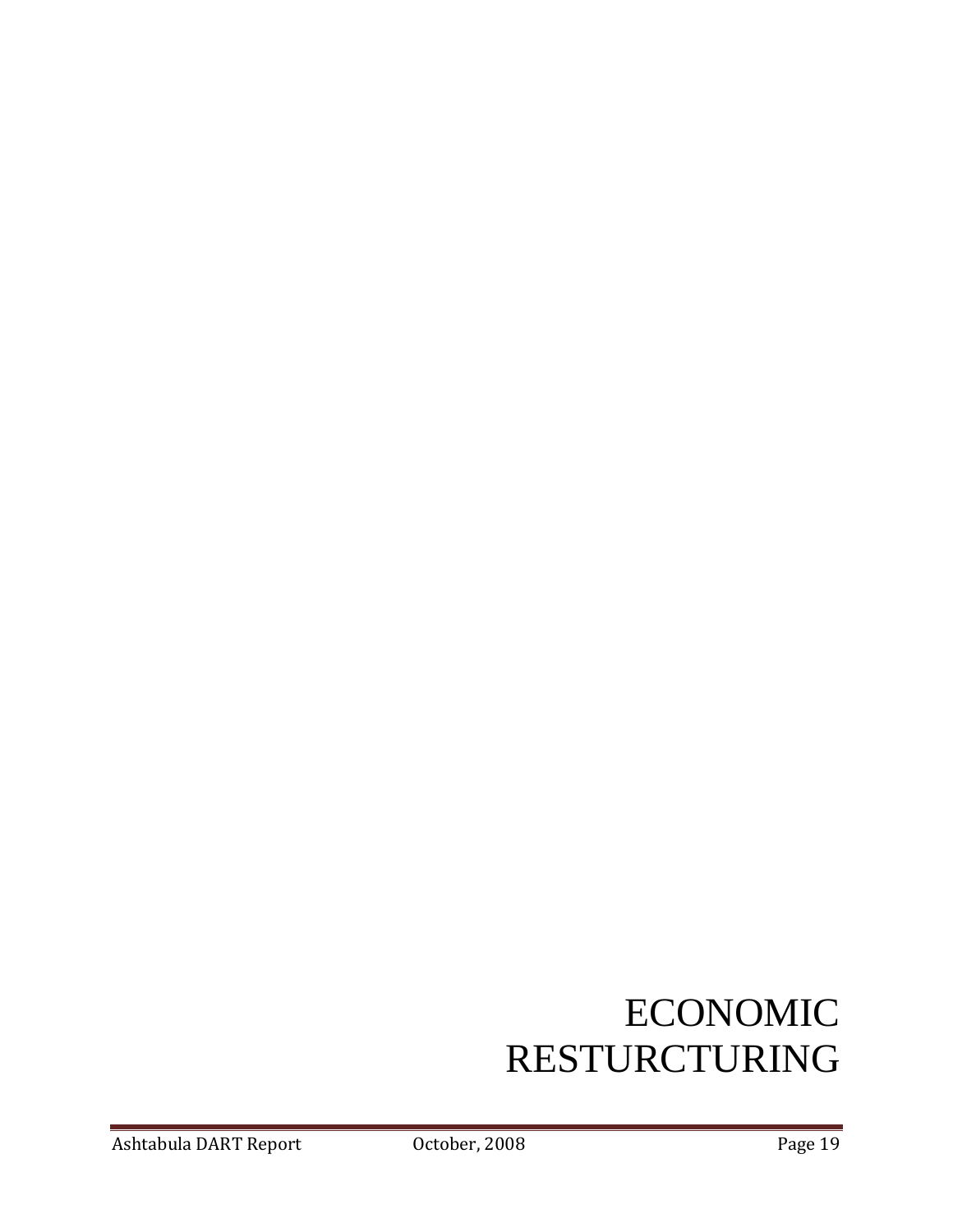# **Observations**

- The Ashtabula district benefits from a growing residential population and its proximity to Cleveland. This creates demand for business owners and a chance to capitalize on a much larger market.
- The district has experienced some additional vacancy recently as the economy has lagged, but first floor vacancy in the core downtown district isn"t that bad.
- Perhaps a focus group could be convened to understand the challenges to starting a business in Ashtabula, work with the city to streamline the process, make sure it is truly supportive, not perceived as hurdles.
- Know your businesses, know their concerns and challenges, and make sure the target market is understood.

### Recommendations

### **Market Analysis**

- A market analysis needs to be completed for the district. You will need to pay particular attention to the leakage of consumer purchasing to other markets. Leakage analysis points to potential retail and business opportunities for future development.
- Use the University of Wisconsin"s site for Market Analysis, considered one of the best resources in the country. http://www.uwex.edu/ces/cced/index.cfm
- Conduct a series of information gathering surveys including a zip code survey and intercept surveys to get a better understanding of district users.
- The community should give careful consideration to what the right mix of business might be for the commercial district.
- Use the market analysis to identify what other opportunities exist, your ER teams should begin to work with existing businesses to see if they have the ability to expand product or services into those markets, or whether there is a need to recruit a new business.
- It is important that a comprehensive analysis of space–its use, how much is filled and vacant, price per square foot, ownership, lease terms, location, etc. –is compiled into a data base. This information is necessary for understanding the economics of your downtown. It also means that the downtown organization is prepared when opportunities for business retention, recruitment and expansion occur.

#### **Business Retention, Recruitment and Expansion**

- Retention of businesses that fit the desired mix in the commercial area should be given a high priority. It is important to work with existing businesses to strengthen their bottom line. This may include a better diversity of products, improved customer service, creative merchandising and physical improvements to the exterior and interior details of the establishments. These are the details that set Ashtabula apart from other retail establishments in outlying strip centers and regional shopping environments.
- In Main Street keep in mind, retention first, expansion second, recruitment third. It the environment is not "secure" new businesses should not and will not locate here.
- An ER team should be conversing with downtown businesses about their health and what can be done to help them stay viable.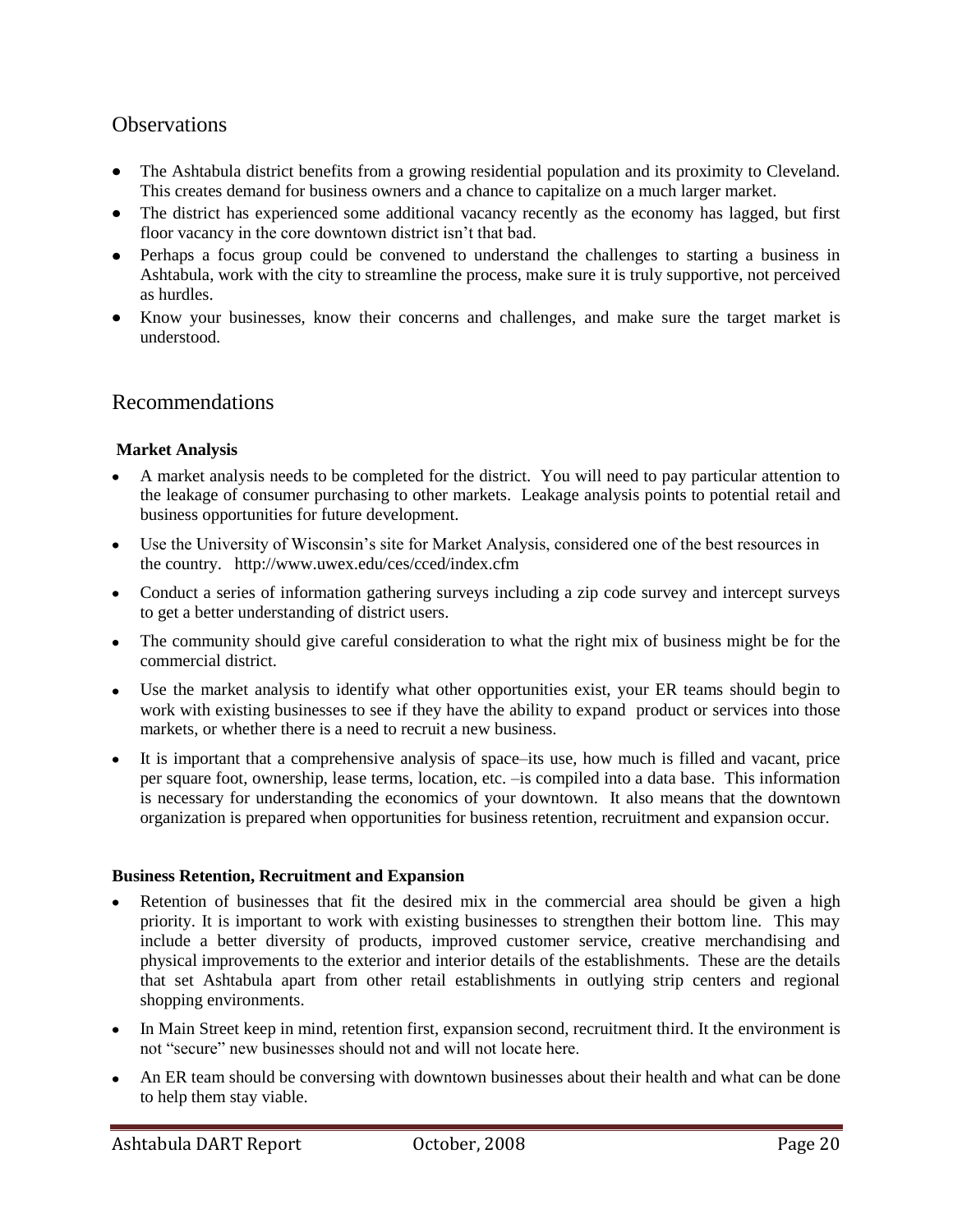- Create networking opportunities for the businesses perhaps by way of monthly, informal coffee gettogethers before the business day begins, so that they get to know each other, and the services offered. Cross promotion is also a retention tool.
- Work with regional colleges and your Small Business Development Center to bring educational resources to individuals operating businesses in the district and to help with some of the data gathering, analysis and strategies.
- The program should consider incentives such as revolving loan funds, grants and tax abatements. These tools encourage rehabilitation and re-use of historic structures. Working with the design committee to educate downtown property owners on the preservation toolbox is essential. Making sure they are aware of all tax credits, easements and other financing tools will help them realize their goals as well as yours.
- A business-clustering plan should be developed.

### **Upper Floor Development**

- Identify if there are any code/zoning issues that hinder developing upper floor residential housing. Support what works, work on the roadblocks.
- Many communities have upper floor tours to familiarize the community with the spaces available. It is a growing market, be pro-active about creating the residential/commercial community.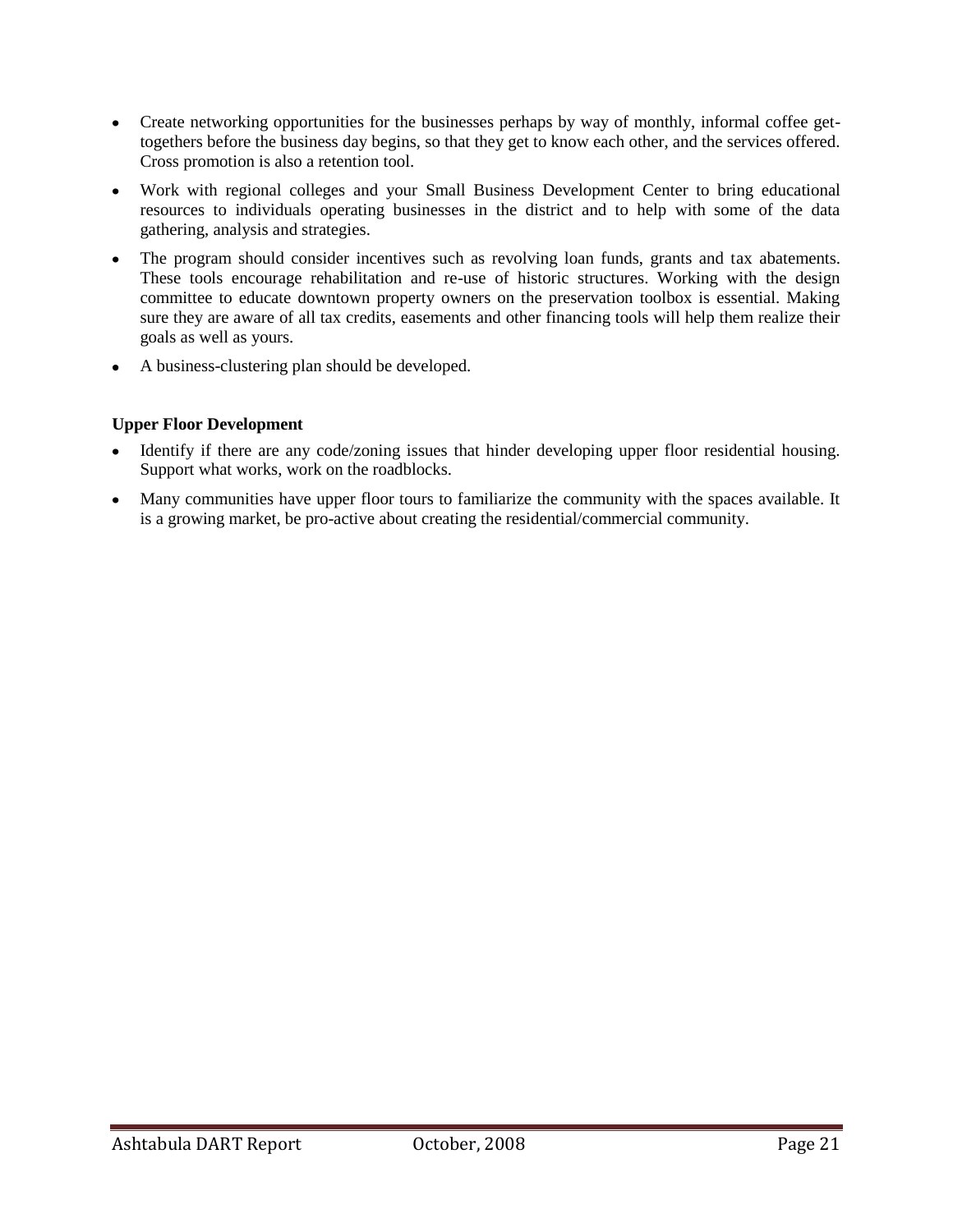# DESIGN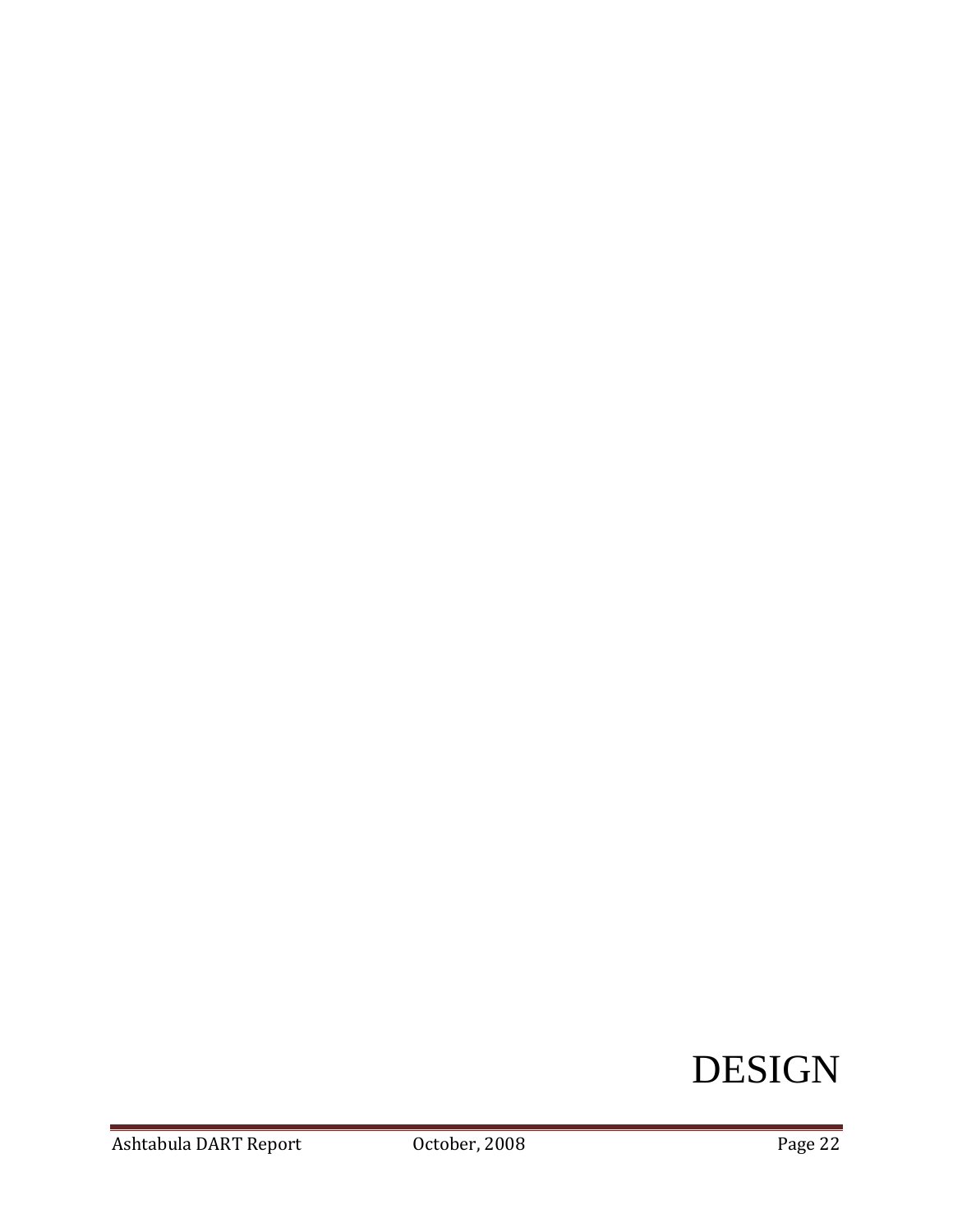### **Observations**

- Downtown Ashtabula stakeholders have a great opportunity to improve their streetscape"s appeal. The streetlights have already been done, as well as the relocation of wires from the main thoroughfare.
- Downtown anchor buildings are currently underutilized/vacant and in real danger of being lost if  $\bullet$ feasible redevelopment plans are not explored
- Along these lines, downtown Ashtabula has some absolute "undiscovered" gems such as the theater  $\bullet$ building that, once properly rehabilitated, would help to position the district as a downtown destination.
- The park area at Walnut Boulevard and West First Street, though not located within the boundaries of the central business district, is currently underutilized and could potentially be enhanced to capture more tourist traffic
- Individual properties in Ashtabula are listed in the National Register of Historic Places (NRHP); however, there is currently no downtown district NRHP listing
- The mix of residential buildings with commercial buildings is a distinguishing characteristic of the community (the small town atmosphere was identified as important). Without overlay zoning to protect these structures, they may be lost to development.
- There is no formal design review in place to protect the architectural importance of historic  $\bullet$ downtown buildings.
- Small and modest sized buildings are important components of the downtown streetscape.
- Any infill construction should be compatible to existing construction (lot setback, buildings scale, and rhythm).
- Ashtabula County benefits from a rich tourist base while downtown Ashtabula receives a disproportionately diminished share of the tourist revenue of the county; however, downtown Ashtabula has the seeds, from a design perspective, to capitalize on capturing more tourist dollars.
- Signage focused on downtown Ashtabula could accomplish critical goals: helping to convey an attractive gateway to visitors/tourists, directing visitors into the downtown, helping visitors find appropriate public parking.

# Recommendations

### **Education and Technical Assistance**

- Protect the historic assets Ashtabula is so fortunate to have. Once historic buildings are lost they can never be replaced. In almost every instance what is seen as a suitable replacement is far inferior to the existing structure. What makes downtown Ashtabula unique is its historic buildings and authentic feel and that must be protected to revitalize.
- Work to educate building owners and tenants about appropriate design for their buildings. Flood the  $\bullet$ community with historic images so that everyone knows how the buildings were meant to look.
- Have clear lines of communication with building owners, so that partnerships are built based on  $\bullet$ mutually rewarding goals.
- Though Design Guidelines or an Architectural Review Ordinance is not Ashtabula"s first priority,  $\bullet$ educating for the future can start now; reach out to property owners, realtors, contractors, and building supply outlets, on web sites and with librarians.
- However, in the near future Ashtabula may want to apply for another CDBG downtown grant and a  $\bullet$ local design review ordinance will need to be in place as part of the grant's eligibility requirements.
- Make sure building owners, architects and contractors are familiar with both the federal 10% and 20% rehabilitation tax credit programs of which their buildings might be able to take advantage.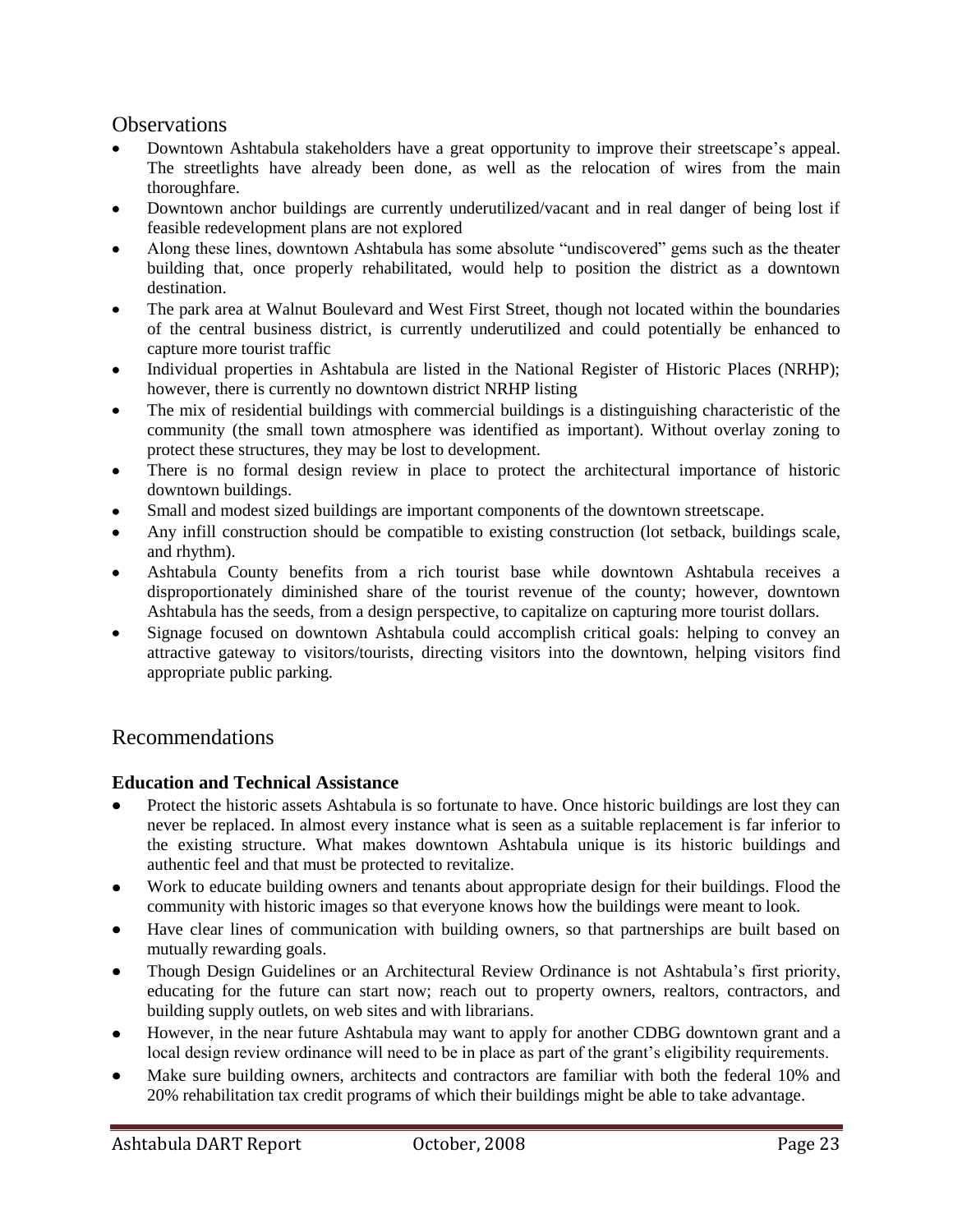- The program should keep tabs on the state 25% tax credit for the rehabilitation of historic properties, and should maintain contact with its state representative and senator to promote its continued use. Although future funding of the Ohio Historic Preservation Tax Credit is not assured, a new round of applications for rehabilitation projects will be opened in 2009. A fully funded state tax credit could be a boon to districts such as downtown Ashtabula to jump-start preservation efforts.
- Creating an architectural scavenger hunt can involve families and create renewed appreciation for the architecture in Ashtabula.
- Brochures created for architectural walking tours can be used by residents and tourists, these also support that renewed appreciation of area's architecture.

### **Private Improvements**

- The Main Street program can probably have the greatest impact on improving the appearance of downtown Ashtabula buildings by encouraging business and property owners to make upgrades and by providing information regarding cost-effective improvements.
- Work with area financial institutions to build the best packages for redevelopment funding, and  $\bullet$ communicate these opportunities to building owners.
- Given the current economy, it will be much more difficult to entice out-of-town developers to fix  $\bullet$ downtown Ashtabula"s problem buildings. However, demolishing your anchor buildings will seriously hamper your future efforts to market your downtown as a singular tourist destination. Look to your community leaders to become the re-developers of your downtown. An emerging trend has been for local CICs and LLCs to take on downtown redevelopment projects of vacant & underutilized buildings.
- Stakeholders should explore with the Ohio Historic Preservation Office the eligibility of placing  $\bullet$ downtown Ashtabula on the National Register of Historic Places. As building owners commit to investing in the rehabilitation and upgrade of their buildings, tax credit incentives at both the federal and state levels will help defray expenses.

### **Public Improvements**

- In the future, when an ordinance is in place, petition the city to have the Ashtabula Main Avenue Commercial District designated as a local historic district, and to become a CLG (Certified Local Government). Local historic district designation will provide protection against incompatible alterations or demolitions, and may make it easier to recruit preservation-minded developers in the future.
- The municipal government and ADDA should work closely together to explore the possibility of securing Tier II funding from the Ohio Department of Development (the CDBG downtown grant mentioned above) to assist with streetscape and building improvements. Numerous Main Street communities have tapped into this fund multiple times to leverage private investment while improving the look and safety of their downtown district.
- Although the Main Street program will not have direct control over zoning and urban design overlay  $\bullet$ decisions, the Main Street program should closely monitor the city's review of any Main Avenue projects and actively advocate for the district's needs and concerns.

### **Streetscape**

- Start this year and next with flowers, banners, graduate into investment in appropriate street furniture.
- $\bullet$ Public art should be integrated into the streetscape, partner with the schools to create a program. And allow families to participate making their mark in Ashtabula.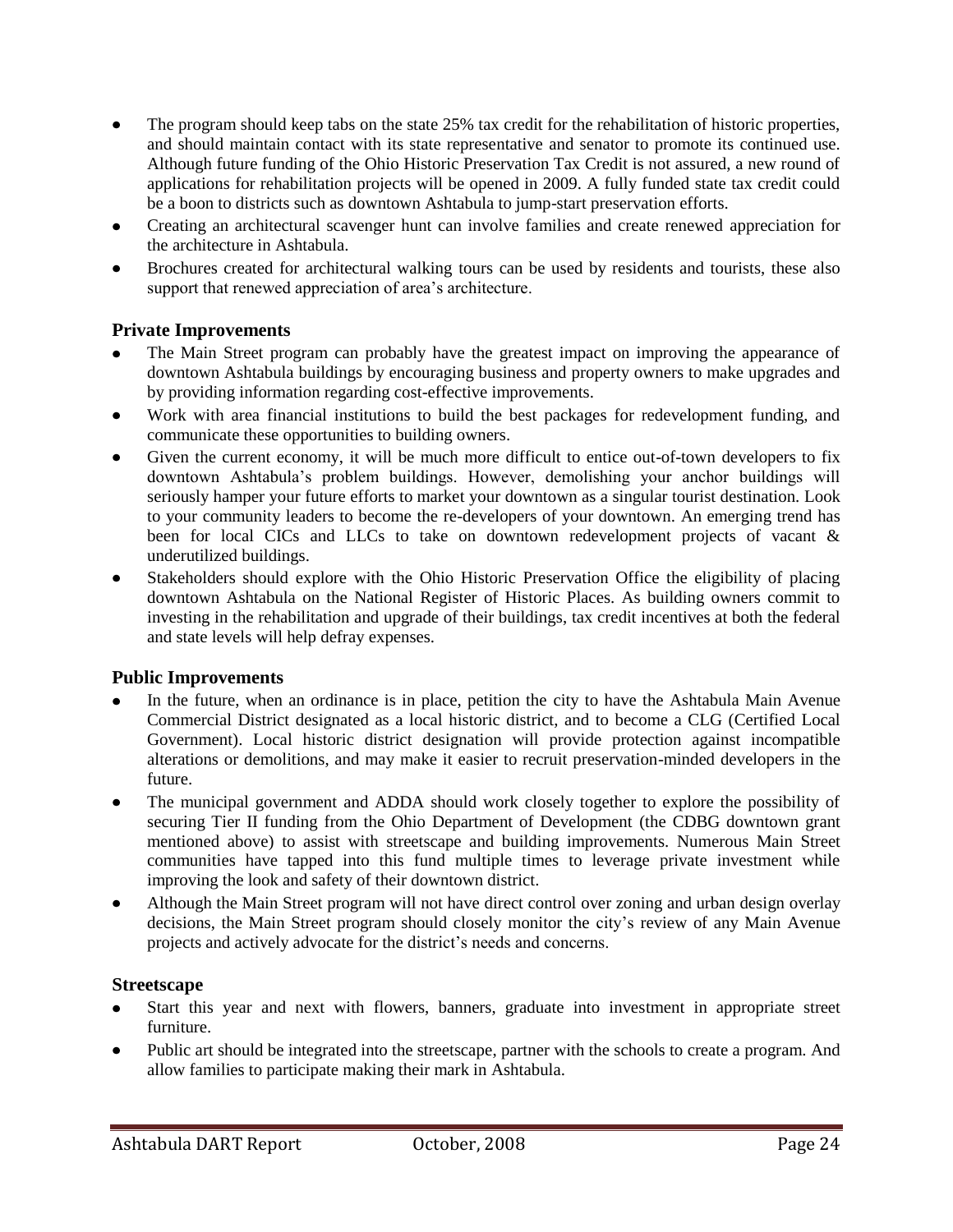Kiosks, particularly at the trailhead of the Western Reserve Greenway, can orient visitors, and  $\bullet$ hopefully bring them into town. Kiosk content can include a calendar of events, a downtown map showing store names, types, and locations, and historical content promoting Ashtabula"s past. Cyclists may return to take advantage of what the City of Ashtabula has to offer.

### **Beautification**

- Volunteers can help with clean up days and creating an ethic that prioritizes cleanliness. Evaluate problem areas and brainstorm on solutions
- Work with business to provide support for the best window presentation to market their goods and services, any vacant windows should be filled with creative and interesting displays.
- Heritage Tourists want to experience authentic history and to reconnect and learn from the past.  $\bullet$ Downtown Ashtabula has the potential to position itself better as the heart of a quaint Lake Erie port town. Its historic, authentic building stock has the potential to better serve tourists and residents, and if its historic design qualities are better promoted, downtown stakeholders should reap the rewards of increased use and visitation to the downtown.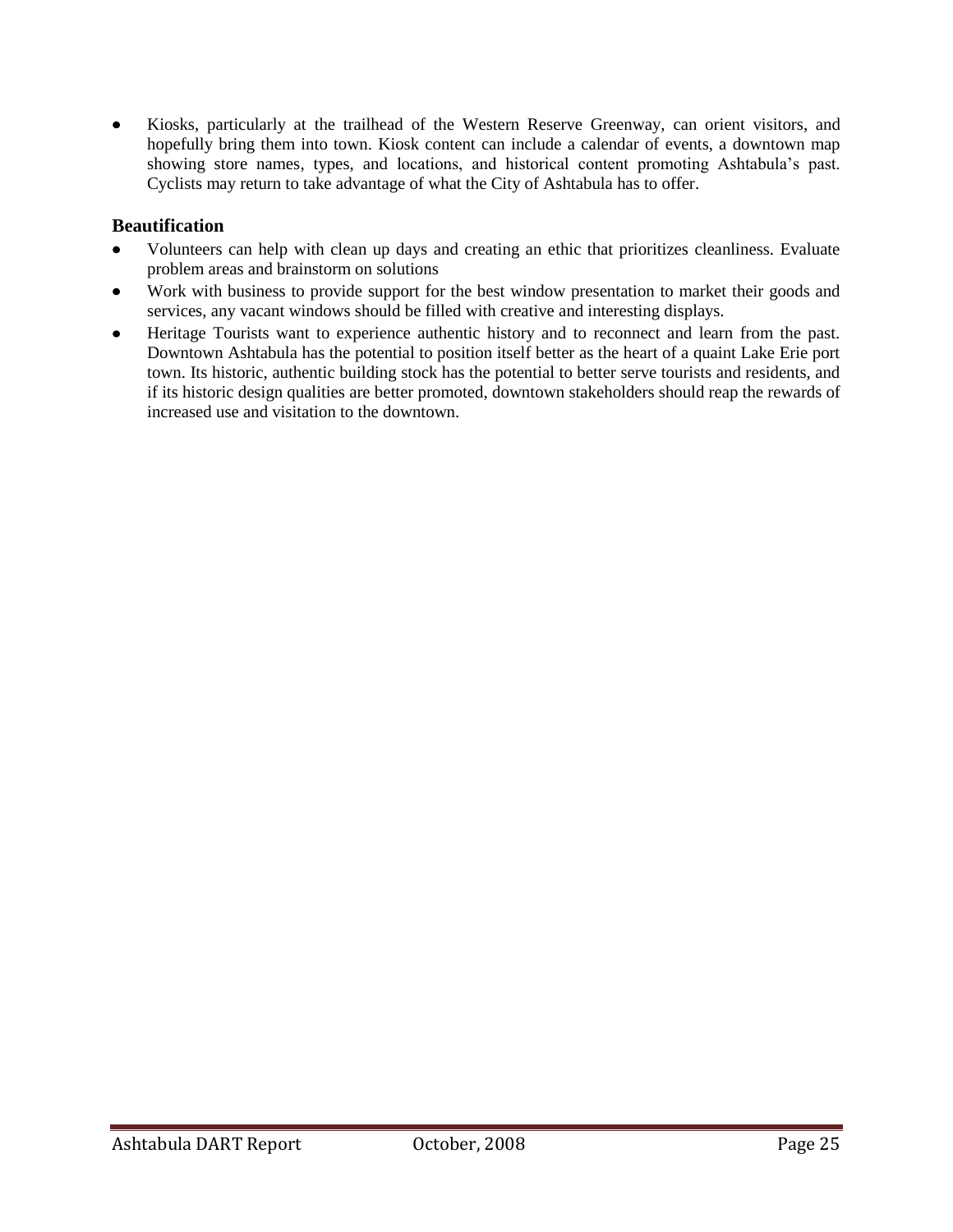# Visioning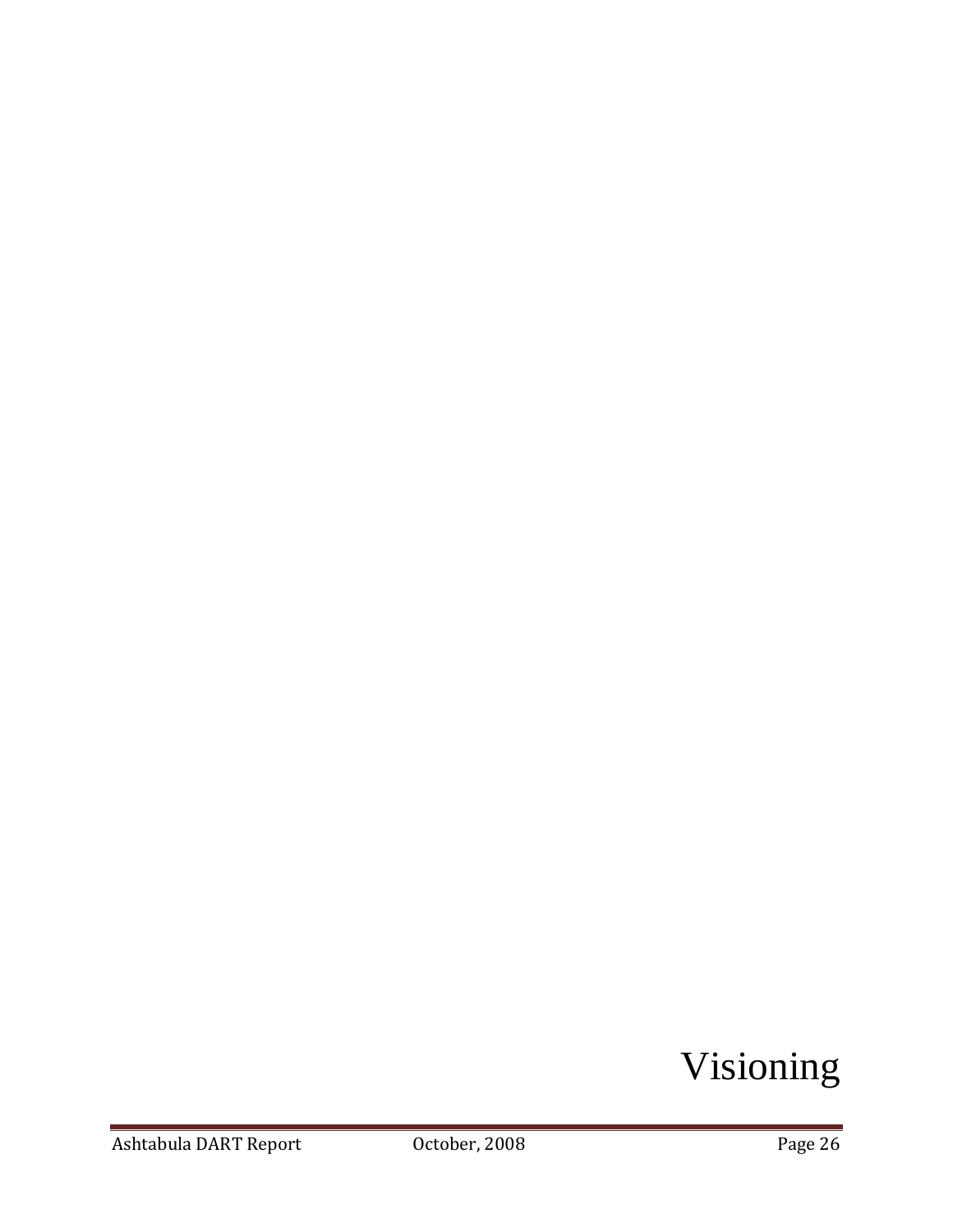DART participants talked about Ashtabula, what was valued and what their wishes for the future would be. The list was configured under the 4- point approach to Main Street, so that volunteers could begin creating work plans, to make these wishes reality.

# **Ashtabula Mission/Role**

- Bring public and private sector together
- Get community involved in events
- Generate new financial opportunities (grants, fundraisers, etc.)
- Develop an image and marketing plan
- Develop upper stories for residential
- Strengthen business through education
- Understand true identity develop common theme
- Bring all groups and people together for a cohesive revitalization effort
- Be a community organizer
- Become a unified voice for downtown
- Create a building and business inventory
- Develop community awareness of downtown and downtown organizations
- Create shared vision and buy-in
- Communicate to the whole community, not just business or property owners
- Strategic and short term and long term planning
- Visit other communities
- Other entities become vocal and visible
- Bring together new partners
- Focus energy and efforts
- Identify assets
- Become district watchdog
- Shop local
- Develop new events
- Fill store fronts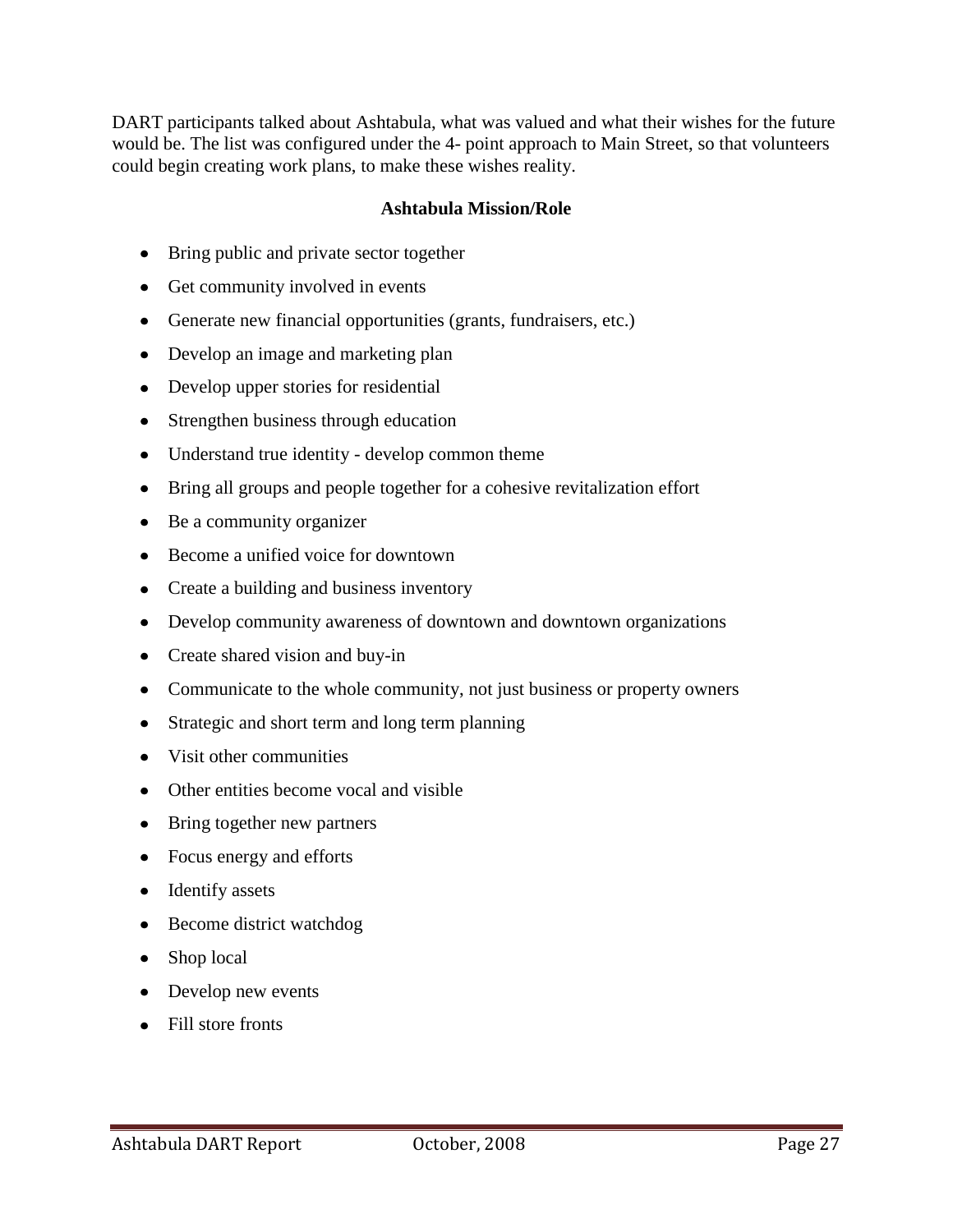### **Vision for Downtown**

- Uniform
- Clean
- Quality retail and customer service
- Variety of shops
- Green space
- Safe
- Walkable
- Develop brand
- Visually appealing
- Unique
- Mixed use
- Sense of history
- High quality
- Downtown housing
- Friendly and inviting
- Accessible
- Community pride
- Specialty shops
- Parking
- Family friendly
- Common theme for all seasons
- Ambience
- Vibrant day and night
- Identify parking
- Youth involvement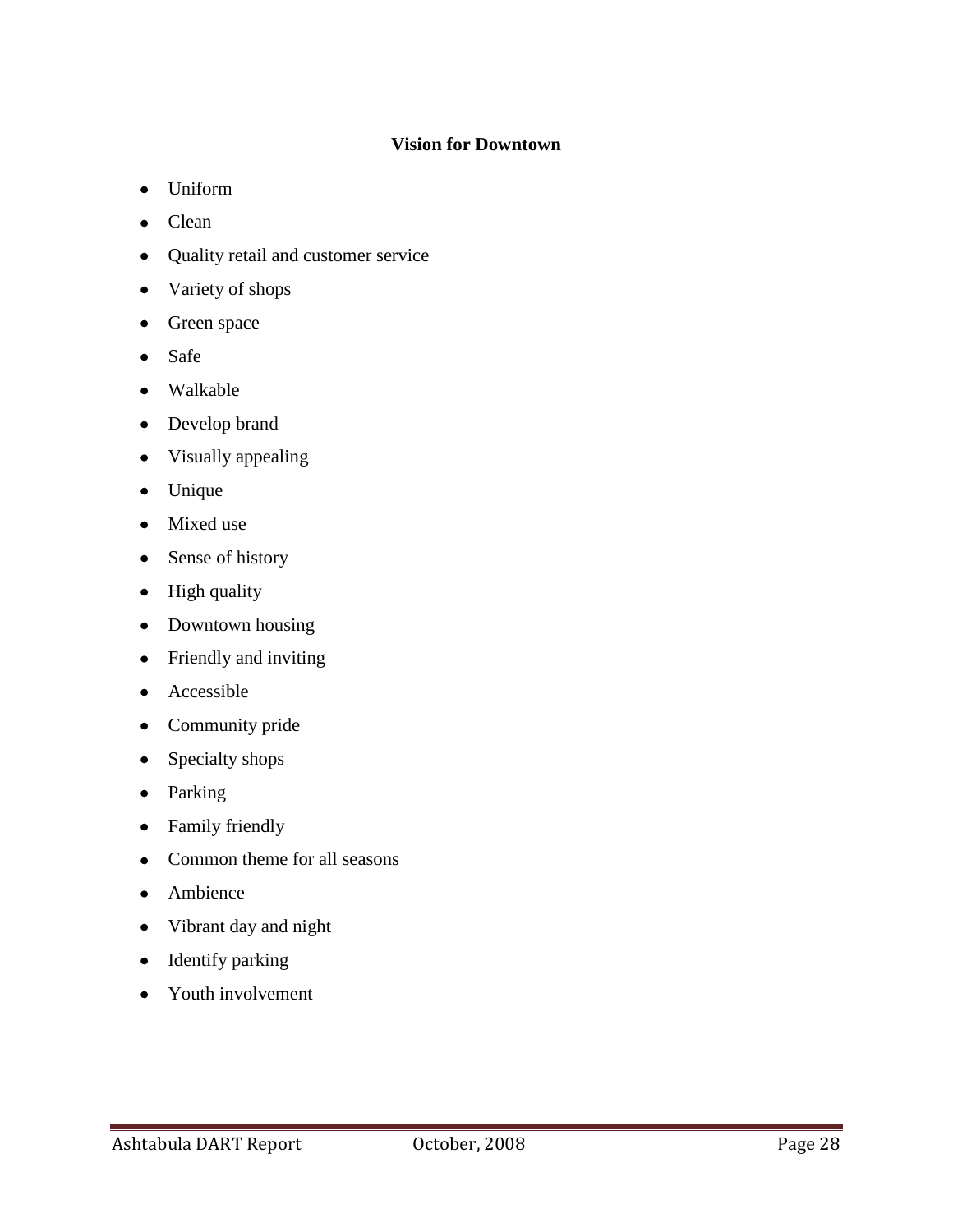# **Strategic Work Plan**

- **Board**
	- o **1 year**
		- Develop strategic plan
		- Raise money to support program
		- Recruit committee members
		- Develop partnerships
		- Organize community
		- Be a unified voice for downtown

### **Organization committee**

- o **1 year**
	- **Bring public and private sector together**
	- Develop fundraisers
	- **Recruit volunteers**
	- Develop new partnerships
	- Create newsletter

### **Design committee**

- o **l year**
	- Remove islands and dimples
	- Repair parking deck
	- Educate merchants about parking
	- **Bike racks**
	- **Signage package**
	- **•** Create historic district and design guidelines
	- Downtown visual plan
	- Enforceable legislation for storefront exteriors (to clean up)
- o **5 year**
	- Renovate Carlisle and Hotel
	- Connecting WR bike trail, completing walkway to lighthouse, additional access to water

# **ER Committee**

- o **1 year**
	- Start-up guide to starting a biz downtown (permits, etc)
	- Gain control of vacant buildings
	- $\blacksquare$  Take ownership of hotel & Carlisle